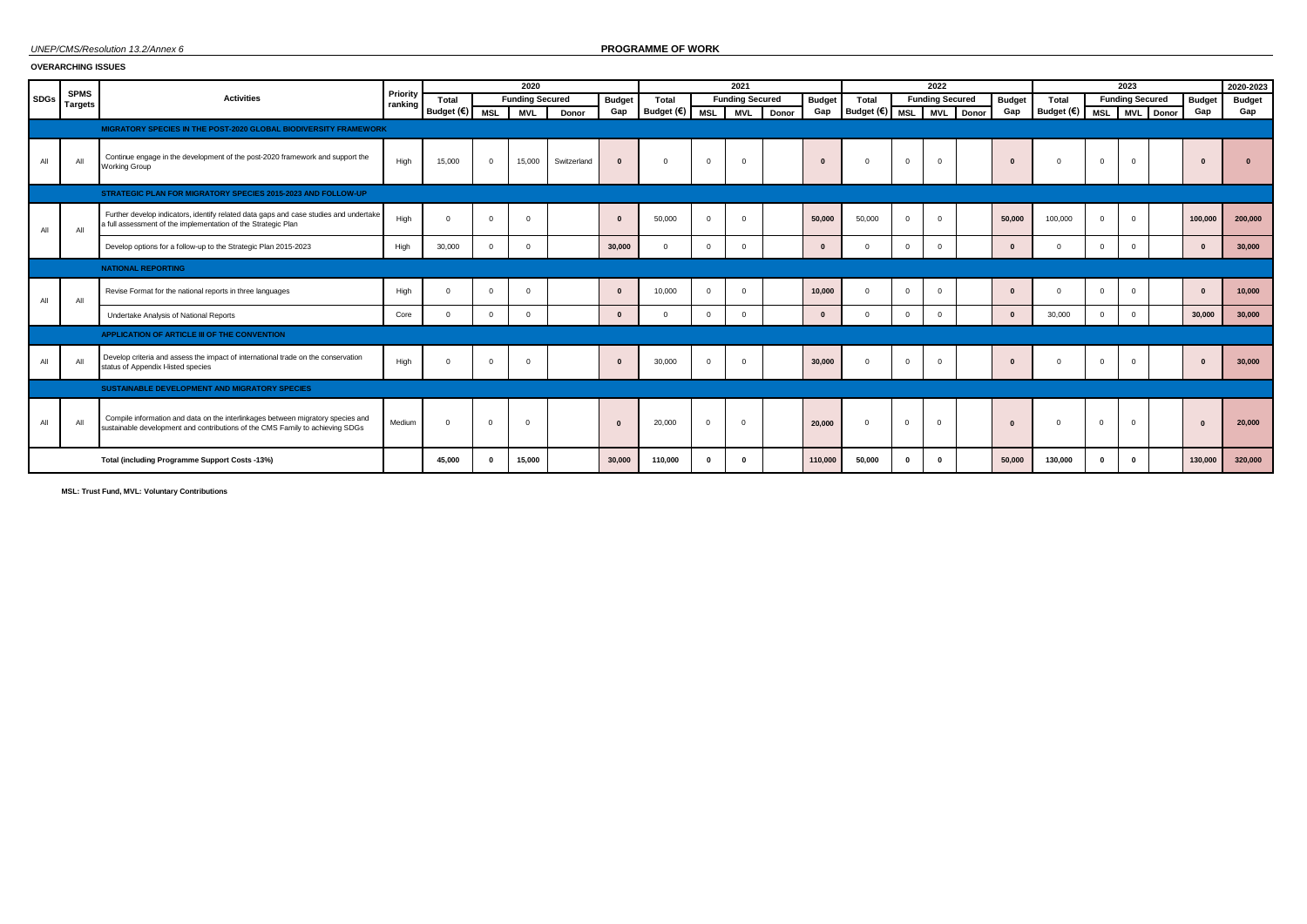# **IMPLEMENTATION SUPPORT - SCIENTIFIC ADVISORY SERVICES**

|             | <b>SPMS</b>                    |                                                                                                                                                                                            | Priority |            |              | 2020                   |       |               |                     |                | 2021                   |       |               |              |                | 2022                   |       |               |           |                | 2023                   |               | 2020-2023         |
|-------------|--------------------------------|--------------------------------------------------------------------------------------------------------------------------------------------------------------------------------------------|----------|------------|--------------|------------------------|-------|---------------|---------------------|----------------|------------------------|-------|---------------|--------------|----------------|------------------------|-------|---------------|-----------|----------------|------------------------|---------------|-------------------|
| <b>SDGs</b> | Targets                        | <b>Activities</b>                                                                                                                                                                          | ranking  | Total      |              | <b>Funding Secured</b> |       | <b>Budget</b> | <b>Total Budget</b> |                | <b>Funding Secured</b> |       | <b>Budget</b> | <b>Total</b> |                | <b>Funding Secured</b> |       | <b>Budget</b> | Total     |                | <b>Funding Secured</b> | <b>Budget</b> | <b>Budget Gap</b> |
|             |                                |                                                                                                                                                                                            |          | Budget (€) | <b>MSL</b>   | <b>MVL</b>             | Donor | Gap           | (€)                 | <b>MSL</b>     | <b>MVL</b>             | Donor | Gap           | Budget (€)   | MSL            | <b>MVL</b>             | Donor | Gap           | Budget (€ | <b>MSL</b>     | MVL Donor              | Gap           |                   |
|             |                                | <b>ATLAS ON ANIMAL MIGRATION</b>                                                                                                                                                           |          |            |              |                        |       |               |                     |                |                        |       |               |              |                |                        |       |               |           |                |                        |               |                   |
| 4, 7, 9,    | 15                             | Develop Global Atlas on Animal Migration (concept and portal)                                                                                                                              | High     | 30,000     | $^{\circ}$   | 30,000                 | Italy | $\Omega$      | 200,000             | $\Omega$       | $\Omega$               |       | 200,000       | $\mathbf{0}$ | $\Omega$       | $\Omega$               |       | $\Omega$      |           | $\Omega$       | $\overline{0}$         | $\mathbf{0}$  | 200,000           |
| 12, 14, 17  |                                | Develop African-Eurasian Bird Migration Atlas                                                                                                                                              | High     | 300,000    | $^{\circ}$   | 300,000                | Italy | $\mathbf{0}$  | 300,000             | $\overline{0}$ | 300,000                | Italy | $\mathbf{0}$  | $^{\circ}$   | $\overline{0}$ | $\mathbf{0}$           |       | $\mathbf{0}$  |           | $\overline{0}$ | $\overline{0}$         | $\mathbf{0}$  | $\mathbf{0}$      |
|             |                                | <b>CONSERVATION STATUS OF MIGRATORY SPECIES</b>                                                                                                                                            |          |            |              |                        |       |               |                     |                |                        |       |               |              |                |                        |       |               |           |                |                        |               |                   |
| 4, 7, 9,    | 15                             | Prepare in-depth review of the conservation status of individual Appendix I-listed<br>species                                                                                              | High     | $^{\circ}$ | $\circ$      | $\Omega$               |       | $\mathbf{0}$  | 30,000              | $\overline{0}$ | $\mathbf{0}$           |       | 30,000        | 30,000       | $\mathbf 0$    | $^{\circ}$             |       | 30,000        | $\Omega$  | $\overline{0}$ | $\overline{0}$         | $\mathbf{0}$  | 60,000            |
| 12, 14, 17  |                                | Prepare State of World's Migratory Species Report                                                                                                                                          | High     | $^{\circ}$ | $^{\circ}$   | $\Omega$               |       |               | 50,000              | $\overline{0}$ | $\mathbf{0}$           |       | 50,000        | 50,000       | $\mathbf 0$    | $\mathbf{0}$           |       | 50,000        | 50,000    | $\mathbf 0$    | $\overline{0}$         | 50,000        | 150,000           |
| 12, 14, 15  | 6, 7                           | Undertake assessment of the impact of direct use on the conservation status of<br>species listed on Appendix I                                                                             | Medium   | $\Omega$   | $^{\circ}$   | $\Omega$               |       | $\mathbf{0}$  | 50,000              | $\mathbf{0}$   | $\mathbf 0$            |       | 50,000        | 50,000       | $\mathbf 0$    | $\mathbf{0}$           |       | 50,000        | 50,000    | $\mathbf 0$    | $\overline{0}$         | 50,000        | 150,000           |
|             |                                | <b>CLIMATE CHANGE AND MIGRATORY SPECIES</b>                                                                                                                                                |          |            |              |                        |       |               |                     |                |                        |       |               |              |                |                        |       |               |           |                |                        |               |                   |
|             |                                | Convene workshop to discuss adaptation and ongoing implemention of the<br>PoW on climate change and migratory species in more details                                                      | High     | 25,000     | $\mathbf{O}$ | $\Omega$               |       | 25,000        | $\circ$             | $^{\circ}$     | $\circ$                |       | $\mathbf{0}$  | $\mathbf{0}$ | $\overline{0}$ | $^{\circ}$             |       | $\mathbf{0}$  | $\Omega$  | $\overline{0}$ | $\overline{0}$         | $\mathbf{0}$  | 25,000            |
|             |                                | Participate in UNFCCC COP in 2020 to showcase the issue of the impact of<br>Climate Change on migratory species                                                                            | High     | 10,000     | $\mathbf 0$  | $\Omega$               |       | 10,000        | $\mathbf 0$         | $\overline{0}$ | $\mathbf{0}$           |       | $\mathbf{0}$  | $\mathbf{0}$ | $\overline{0}$ | $^{\circ}$             |       | $\Omega$      | $\Omega$  | $\overline{0}$ | $\overline{0}$         | $\mathbf{0}$  | 10,000            |
| All         | , 2, 4, 5,<br>10, 12, 13<br>15 | Develop a baseline curriculum for webinars and e-learning courses to build<br>capacity on climate change and migratory species among natural resource<br>professionals and decision makers | Medium   | $\Omega$   | $\Omega$     | $\Omega$               |       | $\Omega$      | 40,000              | $\overline{0}$ | $\mathbf{0}$           |       | 40,000        | $\mathbf{0}$ | $\overline{0}$ | $^{\circ}$             |       | $\Omega$      | $\Omega$  | $\mathbf{0}$   | $\overline{0}$         | $\mathbf{0}$  | 40,000            |
|             |                                | Review evidence for climate change impacts on migratory species; vulnerability<br>assessment and develop guidelines for adaptation measures                                                | Medium   | $\Omega$   | $\mathbf 0$  | $\Omega$               |       | $\mathbf{0}$  | 200,000             | $\overline{0}$ | $^{\circ}$             |       | 200,000       | 100,000      | $\overline{0}$ | $^{\circ}$             |       | 100,000       | 100,000   | $\overline{0}$ | $\overline{0}$         | 100,000       | 400,000           |
|             |                                | Build climate-resilient site networks for migratory species (development of<br>project proposal and matching funds)                                                                        | Medium   | 50,000     | $\mathbf 0$  | $\Omega$               |       | 50,000        | 100,000             | $\mathbf{0}$   | $^{\circ}$             |       | 100,000       | $\mathbf{0}$ | $\overline{0}$ | $^{\circ}$             |       | $\mathbf{0}$  |           | $\overline{0}$ | $\overline{0}$         | $\mathbf{0}$  | 150,000           |
|             |                                | <b>CONNECTIVITY</b>                                                                                                                                                                        |          |            |              |                        |       |               |                     |                |                        |       |               |              |                |                        |       |               |           |                |                        |               |                   |
| 6, 7, 11    |                                | Conduct analysis on the linkages between migratory species connectivity and<br>ecosystem resilience                                                                                        | Medium   | $\circ$    | $\mathbf 0$  | $\Omega$               |       | $\mathbf{0}$  | 15,000              | $\mathbf{0}$   | $\mathbf 0$            |       | 15,000        | $\mathbf{0}$ | $\overline{0}$ | $^{\circ}$             |       | $\Omega$      | $\Omega$  | $\overline{0}$ | $\overline{0}$         | $\mathbf{0}$  | 15,000            |
| 15          | 9, 10                          | Assess needs and develop focused objectives for new research on key<br>connectivity issues                                                                                                 | Medium   | 15,000     | $\mathbf{0}$ | $\Omega$               |       | 15,000        | $\mathbf 0$         | $\overline{0}$ | $^{\circ}$             |       | $\mathbf{0}$  | $\mathbf{0}$ | $\mathbf 0$    | $\Omega$               |       | $\Omega$      | $\Omega$  | $\overline{0}$ | $\overline{0}$         | $\bf{0}$      | 15,000            |
|             |                                | <b>SUSTAINABLE TOURISM</b>                                                                                                                                                                 |          |            |              |                        |       |               |                     |                |                        |       |               |              |                |                        |       |               |           |                |                        |               |                   |
| $1-3, 5-16$ | 2, 5, 6, 11<br>13, 14          | Collate existing information on best practices and impacts of tourism on wildlife<br>as basis to develop guidelines for sustainable tourism on wildlife interactions.                      | Medium   | $\Omega$   | $\Omega$     | $\Omega$               |       | $\Omega$      | 20,000              | $\Omega$       | $\Omega$               |       | 20,000        | $^{\circ}$   | $\overline{0}$ | $\Omega$               |       | $\mathbf{0}$  |           | $\overline{0}$ | $\Omega$               | $\mathbf{0}$  | 20,000            |
|             |                                | <b>SMALL GRANT PROGRAMME</b>                                                                                                                                                               |          |            |              |                        |       |               |                     |                |                        |       |               |              |                |                        |       |               |           |                |                        |               |                   |
| All         | All                            | Coordinate implementation of the Programme                                                                                                                                                 | Medium   | 100,000    | $\mathbf{O}$ | $\Omega$               |       | 100,000       | 100,000             | $\mathbf{0}$   | $\mathbf{0}$           |       | 100,000       | 100,000      | $\overline{0}$ | $\mathbf{0}$           |       | 100,000       | $\Omega$  | $\overline{0}$ | $\overline{0}$         | $\bf{0}$      | 300,000           |
|             |                                | Total (including Programme Support Costs -13%)                                                                                                                                             |          | 530,000    | 0            | 330,000                |       | 200,000       | 1,105,000           | $\mathbf 0$    | 300,000                |       | 805,000       | 330,000      | $\mathbf{0}$   | $\mathbf{0}$           |       | 330,000       | 200,000   | $\mathbf 0$    | $\mathbf 0$            | 200,000       | 1,535,000         |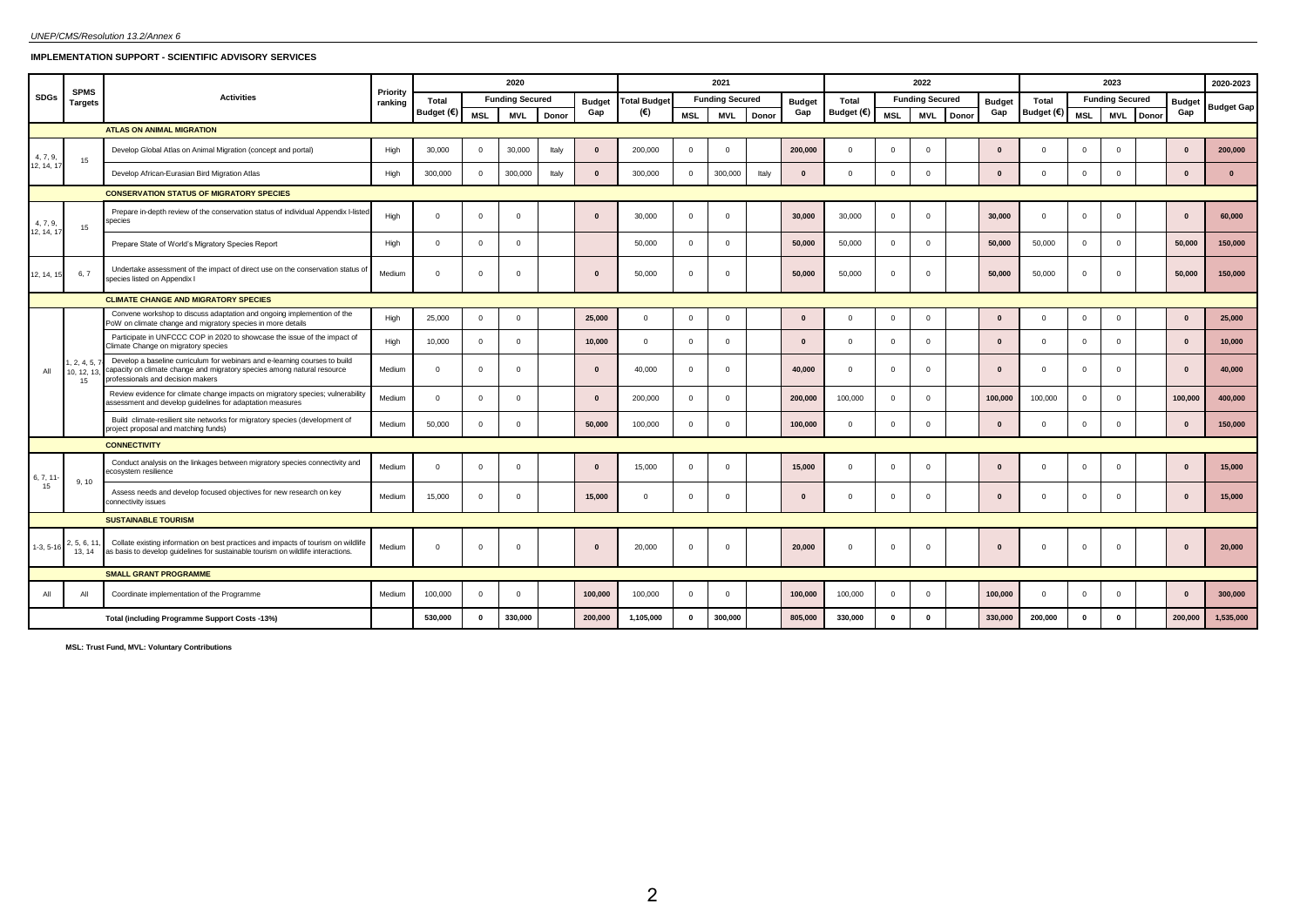## **IMPLEMENTATION SUPPORT - AQUATIC SPECIES**

|                                |                               |                                                                                                                                                                 |                     |                         | 2020           |                        |                                     |               |                         |                | 2021                   |                                    |               |                |                         | 2022                   |             |               |                         |                | 2023                   |             |               | 2020-2023          |
|--------------------------------|-------------------------------|-----------------------------------------------------------------------------------------------------------------------------------------------------------------|---------------------|-------------------------|----------------|------------------------|-------------------------------------|---------------|-------------------------|----------------|------------------------|------------------------------------|---------------|----------------|-------------------------|------------------------|-------------|---------------|-------------------------|----------------|------------------------|-------------|---------------|--------------------|
| <b>SDGs</b>                    | <b>SPMS</b><br><b>Targets</b> | <b>Activities</b>                                                                                                                                               | Priority<br>ranking | Total                   |                | <b>Funding Secured</b> |                                     | <b>Budget</b> | Total                   |                | <b>Funding Secured</b> |                                    | <b>Budget</b> | Total          |                         | <b>Funding Secured</b> |             | <b>Budget</b> | Total                   |                | <b>Funding Secured</b> |             | <b>Budget</b> | Budget Gap         |
|                                |                               |                                                                                                                                                                 |                     | Budget $(\epsilon)$ MSL |                | <b>MVL</b>             | Donor                               | Gap           | Budget $(\epsilon)$ MSL |                | <b>MVL</b>             | Donor                              | Gap           | Budget (€)     | <b>MSL</b>              | <b>MVL</b>             | Donor       | Gap           | Budget (€)              | MSL            | <b>MVL</b>             | Donor       | Gap           |                    |
|                                |                               | MOUS AND STANDALONE ACTION PLANS - COORDINATION, ORGANIZATION OF MEETINGS OF DECISION-MAKING BODIES AND IMPLEMENTATION OF KEY PRIORITIES                        |                     |                         |                |                        |                                     |               |                         |                |                        |                                    |               |                |                         |                        |             |               |                         |                |                        |             |               |                    |
| All                            | 1, 3, 4, 6,<br>8-11, 13, 15   | Marine Turtles of the Atlantic Coast of Africa MOU                                                                                                              | Core                | $\Omega$                | $\Omega$       | $\Omega$               |                                     | $\mathbf{0}$  | 35,000                  | $\mathbf 0$    | $\circ$                |                                    | 35,000        | 100,000        | $\Omega$                | $\Omega$               |             | 100,000       | $\overline{0}$          | $\Omega$       | $\Omega$               |             | $\mathbf{0}$  | 135,000            |
| All                            | 1, 3, 4, 6-11<br>13-16        | <b>IOSEA Marine Turtles MOU</b>                                                                                                                                 | Core                | 375,000                 | $\overline{0}$ | 189,000                | Signatories                         | 186,000       | 375,000                 | $\overline{0}$ | 189,000                | Signatories                        | 186,000       | 375,000        | $\overline{\mathbf{0}}$ | 189,000                | Signatories | 186,000       | 375,000                 | $\mathbf{0}$   | 189,000                | Signatories | 186,000       | 744,000            |
| $1-15, 17$                     | 1, 3, 4, 6-11<br>14, 15, 16   | <b>Sharks MOU</b>                                                                                                                                               | Core                | 496,000                 | $\overline{0}$ | 335,000                | Signatorie:<br>Monaco<br>EC project | 161,000       | 496,000                 | $\mathbf 0$    | 292,000                | Signatorie<br>Monaco<br>EC project | 204.000       | 496,000        | $\mathbf 0$             | 210,000                | Signatories | 286,000       | 496,000                 | $\overline{0}$ | 210,000                | Signatories | 286,000       | 937,000            |
| All                            | $1-3, 6-10,$<br>$13 - 15$     | Pacific Islands Cetaceans MOU                                                                                                                                   | Core                | 15,000                  | $\mathbf 0$    | $\mathbf 0$            |                                     | 15,000        | 35,000                  | $\mathsf 0$    | $\mathbf 0$            |                                    | 35,000        | 15,000         | $\mathbf 0$             | $\mathbf{0}$           |             | 15,000        | 15,000                  | $\mathbf 0$    | $\mathbf 0$            |             | 15,000        | 80,000             |
| All                            | 1, 3, 4, 6-10<br>$13 - 15$    | Western African Aquatic Mammal MOU                                                                                                                              | Core                | $\mathbf 0$             | $\circ$        | $\mathbf 0$            |                                     | $\mathbf{0}$  | 35,000                  | $\circ$        | $\mathbf{0}$           |                                    | 35,000        | 100,000        | $\overline{0}$          | $\Omega$               |             | 100,000       | $\overline{0}$          | $\mathbf 0$    | $\mathbf{0}$           |             | $\mathbf{0}$  | 135,000            |
| , 5, 12-14                     | All                           | Dugong MOU                                                                                                                                                      | Core                | 450,000                 | $\overline{0}$ | 342,000                | UAE                                 | 108,000       | 450,000                 | $\mathbf{0}$   | 342,000                | UAE                                | 108,000       | 450,000        | $\overline{0}$          | 342,000                | UAE         | 108,000       | 450,000                 | $\overline{0}$ | 342,000                | UAE         | 108,000       | 432,000            |
| $1-15, 17$                     | 1-11, 14, 15                  | South Pacific Loggerhead Turtle Action Plan                                                                                                                     | Mediun              | 50,000                  | $\overline{0}$ | 40,000                 | Australia                           | 10,000        | 50,000                  | $\mathsf 0$    | $\mathbf 0$            |                                    | 50,000        | 50,000         | $\mathbf 0$             | $\mathbf{0}$           |             | 50,000        | 50,000                  | $\overline{0}$ | $\mathbf{0}$           |             | 50,000        | 160,000            |
|                                |                               | <b>IMPLEMENTATION OF CONCERTED ACTIONS</b>                                                                                                                      |                     |                         |                |                        |                                     |               |                         |                |                        |                                    |               |                |                         |                        |             |               |                         |                |                        |             |               |                    |
| 2, 12, 14<br>15                | 3, 8, 9                       | <b>Whale Shark</b>                                                                                                                                              | High                | 60,000                  | $\overline{0}$ | 60,000                 | Philippines                         | $\mathbf{0}$  | $\mathbf 0$             | $\mathbf 0$    | $\mathbf 0$            |                                    |               | $\overline{0}$ | $\mathbf 0$             | $\mathbf{0}$           |             | $\mathbf{0}$  | $\overline{\mathbf{0}}$ | $\overline{0}$ | $\mathbf{0}$           |             |               | $\pmb{\mathsf{o}}$ |
| 2, 12, 14<br>15                | 3, 8, 9                       | Angelshark                                                                                                                                                      | High                | 25,000                  | $\mathbf 0$    | 25,000                 | Monaco                              | $\mathbf{0}$  | 0                       | $\mathsf 0$    | $\Omega$               |                                    | $\mathbf{0}$  | $\Omega$       | $\mathbf 0$             | $\Omega$               |             | $\mathbf{0}$  | $\mathbf 0$             | $\Omega$       | $\Omega$               |             | $\mathbf{0}$  | $\bf{0}$           |
| 2, 12, 14<br>15                | 3, 8, 9                       | <b>Atlantic Humpback Dolphin</b>                                                                                                                                | High                | $\Omega$                | $\mathbf 0$    | $\Omega$               |                                     | $\Omega$      | 50,000                  | $\Omega$       | $\circ$                |                                    | 50.000        | $\Omega$       | $\Omega$                | $\Omega$               |             | $\mathbf{0}$  | $\Omega$                | $\Omega$       | $\Omega$               |             | $\Omega$      | 50,000             |
| 2, 12, 14<br>15                | 3, 8, 9                       | Arabian Sea Humpback Whales                                                                                                                                     | Mediun              | $\mathbf 0$             | $\circ$        | $\mathbf 0$            |                                     | $\mathbf{0}$  | $\mathbf 0$             | $\mathbf 0$    | $\mathbf{0}$           |                                    | $\mathbf{0}$  | 40,000         | $\mathbf 0$             | $\mathbf 0$            |             | 40,000        | $\mathbf 0$             | $\mathbf 0$    | $\mathbf 0$            |             | $\mathbf{0}$  | 40,000             |
| 2, 12, 14<br>15                | 3, 8, 9                       | Guitarfish, Smalltooth and LargeTooth Sawfish                                                                                                                   | High                | 200,000                 | $\mathbf 0$    | $\mathsf 0$            |                                     | 200,000       | $\mathbf 0$             | $\mathsf 0$    | $\mathbf 0$            |                                    | $\mathbf{0}$  | $\overline{0}$ | 0                       | $\overline{0}$         |             | $\mathbf{0}$  | $\mathbf 0$             | $\mathbf 0$    | $\mathbf 0$            |             | $\mathbf{0}$  | 200,000            |
|                                |                               | <b>IMPLEMENTATION OF RELEVANT RESOLUTIONS, DECISIONS AND OTHERS</b>                                                                                             |                     |                         |                |                        |                                     |               |                         |                |                        |                                    |               |                |                         |                        |             |               |                         |                |                        |             |               |                    |
|                                |                               |                                                                                                                                                                 |                     |                         |                |                        | Monaco                              |               |                         |                |                        |                                    |               |                |                         |                        |             |               |                         |                |                        |             |               |                    |
| 2, 4, 7, 9<br>12, 14, 15<br>17 | 3, 8, 9, 15                   | European Eel                                                                                                                                                    | High                | 50,000                  | $\overline{0}$ | 50,000                 | Sargasso<br>Sea<br>Commissio        | $\mathbf{0}$  | $\mathbf 0$             | $\mathbf 0$    | $\mathbf 0$            |                                    | $\mathbf{0}$  | $\overline{0}$ | 0                       | $\mathbf{0}$           |             | $\mathbf{0}$  | $\mathbf 0$             | $^{\circ}$     | $\mathbf 0$            |             | $\mathbf{0}$  | $\mathbf{0}$       |
| 2, 12, 14<br>15                | 3, 8, 9                       | Polar Bear                                                                                                                                                      | Mediun              | $\Omega$                | $\circ$        | $\mathbf 0$            |                                     | $\mathbf{0}$  | 33,000                  | $\mathsf 0$    | 33,000                 | Norway                             | $\mathbf{0}$  | $\Omega$       | $\Omega$                | $\Omega$               |             | $\mathbf{0}$  | $\Omega$                | $\Omega$       | $^{\circ}$             |             | $\mathbf{0}$  | $\mathbf{0}$       |
| $1-4, 6$<br>8-15, 17           | $1-3, 6-10, 15$               | Whales in the South Atlantic Region                                                                                                                             | Mediun              | $\Omega$                | $\circ$        | $\Omega$               |                                     | $\mathbf{0}$  | 60,000                  | $\circ$        | $\circ$                |                                    | 60,000        | $\Omega$       | $\Omega$                | $\Omega$               |             | $\Omega$      | $\Omega$                | $\Omega$       | $\Omega$               |             | $\mathbf{0}$  | 60,000             |
| 2, 3, 6<br>$9 - 15$            | 3, 7, 8, 9                    | <b>Cetaceans Programme of Work</b>                                                                                                                              | Medium              | 45,000                  | $\circ$        | $\Omega$               |                                     | 45,000        | $\Omega$                | $\circ$        | $\Omega$               |                                    | $\mathbf{0}$  | $\Omega$       | $\Omega$                | $\Omega$               |             | $\mathbf{0}$  | $\Omega$                | $\circ$        | $\Omega$               |             | $\mathbf{0}$  | 45,000             |
| 14, 15                         | 8                             | <b>Marine Turtles</b>                                                                                                                                           | Medium              | $\Omega$                | $\overline{0}$ | $\overline{0}$         |                                     | $\mathbf{0}$  | 30,000                  | $\overline{0}$ | $\Omega$               |                                    | 30,000        | $\Omega$       | $\overline{0}$          | $\Omega$               |             | $\mathbf{0}$  | $\Omega$                | $\overline{0}$ | $\mathbf{0}$           |             | $\bf{0}$      | 30,000             |
| $1-3, 6-15$                    | 5, 7, 10                      | <b>Marine Wildlife Watching</b>                                                                                                                                 | High                | 15,000                  | $\mathbf 0$    | 15,000                 | Monaco                              | $\mathbf{0}$  | $\mathbf 0$             | $\circ$        | $\Omega$               |                                    | $\mathbf{0}$  | $\Omega$       | $\mathbf 0$             | $\Omega$               |             | $\mathbf{0}$  | $\mathbf 0$             | $\Omega$       | $\Omega$               |             | $\mathbf{0}$  | $\mathbf{0}$       |
| 14, 15                         | 8                             | Freshwater Migratory Fish                                                                                                                                       | Medium              | $\overline{0}$          | $\overline{0}$ | $\mathbf{0}$           |                                     | $\mathbf{0}$  | 60,000                  | $\overline{0}$ | $\mathbf{0}$           |                                    | 60,000        | 60,000         | $\overline{0}$          | $\mathbf{0}$           |             | 60,000        | $\mathbf 0$             | $\overline{0}$ | $\mathbf{0}$           |             | $\mathbf{0}$  | 120,000            |
| 1.7.9.1<br>14, 17              | 15                            | <b>Conservation Implications of Animal Culture and Social Complexity</b>                                                                                        | High                | 40,000                  | $\mathbf 0$    | $\mathbf 0$            |                                     | 40,000        | $\mathbf 0$             | $\mathbf 0$    | $\overline{0}$         |                                    |               | $^{\circ}$     | $\mathbf 0$             |                        |             | $\mathbf{0}$  | $\mathbf 0$             |                | $\mathbf 0$            |             |               | 40,000             |
| $1-4, 5-17$                    | 2, 4-7, 10,<br>13-16          | Aquatic Wild Meat, Marine Noise, Marine Debris, Important Marine<br>Mammal Areas (IMMAs) and Live capture of cetaceans from the wild<br>for commercial purposes | Medium              |                         |                |                        |                                     |               |                         |                |                        |                                    |               |                |                         |                        |             |               |                         |                |                        |             |               |                    |
| 1, 2, 5, 12<br>14, 17          | All                           | Seagrass Ecosystem Project                                                                                                                                      | High                | 1,205,992               | $\mathbf 0$    | 1,205,992              | IKI**                               | $\bf{0}$      | 821,914                 | $\overline{0}$ | 821,914                | IKI**                              | $\mathbf{0}$  | 458,696        | $\overline{\mathbf{0}}$ | 458,696                | IKI**       | $\mathbf{0}$  | $\mathbf 0$             | $\mathbf 0$    | $\mathbf 0$            |             | $\mathbf{0}$  | $\mathbf{0}$       |
|                                |                               | <b>Bycatch</b>                                                                                                                                                  |                     |                         |                |                        |                                     |               |                         |                |                        |                                    |               |                |                         |                        |             |               |                         |                |                        |             |               | $\mathbf{0}$       |
|                                |                               | Review levels of bycatch of CMS-listed chondrichthyan species and<br>existing measures to mitigate it                                                           | Mediur              | $\mathbf 0$             | $\mathbf{0}$   | $\mathbf 0$            |                                     | $\mathbf{0}$  | 100,000                 | $\mathbf 0$    | $\mathbf{0}$           |                                    | 100,000       | $\overline{0}$ | $\mathbf 0$             | $\Omega$               |             | $\mathbf{0}$  | $\mathbf 0$             | $\overline{0}$ | $\mathbf 0$            |             | $\mathbf{0}$  | 100,000            |
| $1-3, 6-15$                    | $5 - 7$                       | Further implementation of project on bycatch in seabirds and sea turtles<br>West African Industrial Fisheries                                                   | Medium              | 200,000                 | $\circ$        | 200,000                | Maya<br>Foundation                  | $\mathbf{0}$  | 220,000                 | $\circ$        | 220,000                | Mava<br>Foundation                 | $\mathbf{0}$  | $\Omega$       | $\Omega$                | $\Omega$               |             | $\Omega$      | $\Omega$                | $\Omega$       | $\Omega$               |             | $\mathbf{0}$  | $\mathbf{0}$       |
|                                |                               | Total (including Programme Support Costs -13%)                                                                                                                  | $^{\circ}$          | 3,226,992               | $\mathbf 0$    | 2,461,992              |                                     | 765,000       | 2,850,914               | $\mathbf 0$    | 1,897,914              |                                    | 953,000       | 2,144,696      | $\mathbf 0$             | 1,199,696              |             | 945,000       | 1,386,000               | $\mathbf 0$    | 741,000                |             | 645,000       | 3,308,000          |

**MSL: Trust Fund, MVL: Voluntary Contributions**

NB: the Monk Seal in the Atlantic MOU is entirely managed by the Range States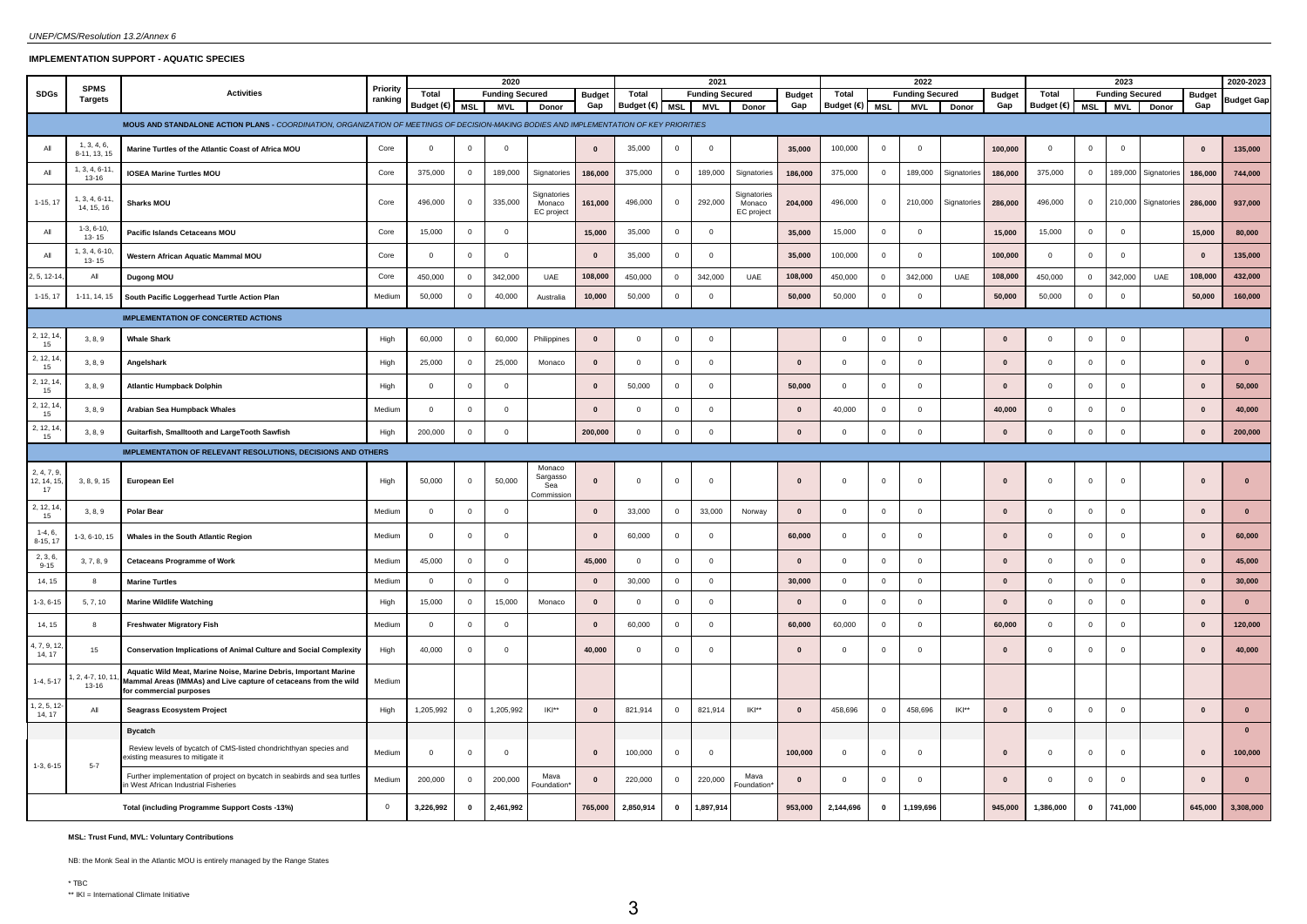#### **IMPLEMENTATION SUPPORT - AVIAN SPECIES**

|                             |                          |                                                                                                                                          |          |                     | 2020           |                         |                                              |                      |              |                | 2021                    |       |                      |             |                | 2022                   |       |                      |             |                | 2023                   |       |                      | 2020-2023         |
|-----------------------------|--------------------------|------------------------------------------------------------------------------------------------------------------------------------------|----------|---------------------|----------------|-------------------------|----------------------------------------------|----------------------|--------------|----------------|-------------------------|-------|----------------------|-------------|----------------|------------------------|-------|----------------------|-------------|----------------|------------------------|-------|----------------------|-------------------|
| <b>SDGs</b>                 | <b>SPMS</b>              | <b>Activities</b>                                                                                                                        | Priority | Total               |                | <b>Funding Secured</b>  |                                              |                      | Total        |                | <b>Funding Secured</b>  |       |                      | Total       |                | <b>Funding Secured</b> |       |                      | Total       |                | <b>Funding Secured</b> |       |                      |                   |
|                             | <b>Targets</b>           |                                                                                                                                          | ranking  | Budget $(\epsilon)$ | MSL            | MVL                     | Donor                                        | <b>Budget</b><br>Gap | Budget (€)   | <b>MSL</b>     | MVL                     | Donor | <b>Budget</b><br>Gap | Budget (€)  | <b>MSL</b>     | MVL                    | Donor | <b>Budget</b><br>Gap | Budget (€)  | <b>MSL</b>     | MVL                    | Donor | <b>Budget</b><br>Gap | <b>Budget Gap</b> |
|                             |                          | MOUS AND STANDALONE ACTION PLANS - COORDINATION, ORGANIZATION OF MEETINGS OF DECISION-MAKING BODIES AND IMPLEMENTATION OF KEY PRIORITIES |          |                     |                |                         |                                              |                      |              |                |                         |       |                      |             |                |                        |       |                      |             |                |                        |       |                      |                   |
| $1-4, 6-13, 1$              | $1-4, 7-10,$             |                                                                                                                                          |          |                     |                |                         |                                              |                      |              |                |                         |       |                      |             |                |                        |       |                      |             |                |                        |       |                      |                   |
| 17<br>4, 6-13,              | 15, 16<br>$1-3, 5,$      | <b>Aquatic Warbler MOU</b>                                                                                                               | Core     | 40,000              | $\mathbf{0}$   | $\overline{0}$          | $\Omega$                                     | 40,000               | 10,000       | $^{\circ}$     | $\overline{0}$          |       | 10,000               | 10,000      | $\mathbf{0}$   | $\mathbf 0$            |       | 10,000               | 10,000      | $\mathbf{0}$   | $\mathbf 0$            |       | 10,000               | 70,000            |
| 17                          | $7-10, 15, 10$           | <b>High Andean Flamingos MOU</b>                                                                                                         | Core     | 20,000              | $\overline{0}$ | $\overline{0}$          |                                              | 20,000               | $\Omega$     | $\circ$        | $\overline{0}$          |       | $\mathbf{0}$         | $\Omega$    | $\mathbf{0}$   | $\mathbf{0}$           |       | $\mathbf{0}$         | $\Omega$    | $\mathbf 0$    | $\mathbf 0$            |       | $\Omega$             | 20,000            |
| $1-13, 15, 1$               | $1-4, 6,$<br>$8-10, 14$  | Middle-European Great Bustard MOU                                                                                                        | Core     | $\mathbf 0$         | $\overline{0}$ | $\overline{0}$          |                                              | $\Omega$             | $\mathbf{0}$ | $\mathbf 0$    | $\mathbf 0$             |       | $\mathbf{0}$         | $\mathbf 0$ | $\mathbf 0$    | $\mathbf 0$            |       | $\mathbf{0}$         | 30,000      | $\overline{0}$ | $\mathbf{0}$           |       | 30,000               | 30,000            |
| 1, 2, 4, 6,<br>9-13, 15, 17 | $3, 8 - 10, 1$<br>16     | Siberian Crane MOU                                                                                                                       | Core     | 40,000              | $\overline{0}$ | $\overline{0}$          |                                              | 40,000               | 10,000       | $\mathbf 0$    | $\overline{0}$          |       | 10,000               | 10,000      | $\mathbf 0$    | $\mathbf 0$            |       | 10,000               | 10,000      | $\mathbf 0$    | $\Omega$               |       | 10,000               | 70,000            |
| $1-3, 4, 6-13$<br>15, 17    | $1-4, 7-9,$<br>15, 16    | Southern South American Grassland Birds MOU                                                                                              | Core     | $\Omega$            | $\mathbf{0}$   | $\overline{0}$          |                                              | $\mathbf{0}$         | $\mathbf{0}$ | $^{\circ}$     | $\overline{0}$          |       | $\mathbf{0}$         | $\mathbf 0$ | $\mathbf{0}$   | $\overline{0}$         |       | $\mathbf{0}$         | 25,000      | $\mathbf{0}$   | $\mathbf 0$            |       | 25,000               | 25,000            |
| 1, 2, 8, 9, 1<br>13, 15, 17 | All                      | <b>Raptors MOU</b>                                                                                                                       | Core     | 450,000             | $\overline{0}$ | 342,000                 | UAE                                          | 108,000              | 450,000      | $\circ$        | 342,000                 | UAE   | 108,000              | 450,000     | $\mathbf{0}$   | 342,000                | UAE   | 108,000              | 450,000     | $\mathbf{0}$   | 342,000                | UAE   | 108,000              | 432,000           |
| 1-13, 15-17                 | $1-3, 5,$<br>7-11, 14-16 | African-Eurasian Migratory Landbirds Action Plan                                                                                         | High     | 180,000             | $\overline{0}$ | 30,000                  | Switzerland<br>Sponsored<br>Delegate<br>Fund | 150,000              | $\mathbf{0}$ | $\mathbf 0$    | $\overline{\mathbf{0}}$ |       | $\mathbf{0}$         | 150,000     | $\mathbf 0$    | $^{\circ}$             |       | 150,000              | $\mathbf 0$ | $\mathbf{0}$   | $\mathbf 0$            |       | $\mathbf{0}$         | 300,000           |
| 2, 6, 7, 11<br>13, 15       | $3, 8-10$                | <b>Birds International Single Species Action Plans</b>                                                                                   | Low      | 15,000              | $\overline{0}$ | $\overline{0}$          |                                              | 15,000               | 15,000       | $\mathbf 0$    | $^{\circ}$              |       | 15,000               | $\mathbf 0$ | $\mathbf 0$    | $\overline{0}$         |       | $\mathbf{0}$         | $\Omega$    | $^{\circ}$     | $\mathbf 0$            |       | $\mathbf{0}$         | 30,000            |
| 1, 2, 8, 9, 1<br>13, 15, 17 | , 4, 5, 7-11<br>15       | Saker Falcon Global Action Plan                                                                                                          | High     | 117,000             | $\overline{0}$ | 27,000                  | UAE                                          | 90,000               | 117,000      | $\mathbf 0$    | 27,000                  | UAE   | 90,000               | 117,000     | $\mathbf{0}$   | 27,000                 | UAE   | 90,000               | 117,000     | $\mathbf 0$    | 27,000                 | UAE   | 90,000               | 360,000           |
| 1, 2, 8, 9, 1<br>13, 15, 17 | $-11, 13, 15$<br>16      | African-Eurasian Vultures Multi-species Action Plan                                                                                      | High     | 157,500             | $\overline{0}$ | 36,000                  | UAE                                          | 121,500              | 157,500      | $\mathbf 0$    | 36,000                  | UAE   | 121,500              | 157,500     | $\mathbf{0}$   | 36,000                 | UAE   | 121,500              | 157,500     | $\mathbf 0$    | 36,000                 | UAE   | 121,500              | 486,000           |
| 1, 2, 8, 9, 1<br>13, 15, 17 | 4, 5, 7-11<br>15         | Sooty Falcon International Species Action Plan                                                                                           | Medium   | $\mathbf{0}$        | 0              | $\mathbf 0$             |                                              | $\mathbf{0}$         | 54,000       | $\mathbf 0$    | 18,000                  | UAE   | 36,000               | 22,500      | $\mathbf 0$    | 9,000                  | UAE   | 13,500               | 22,500      | $\mathbf 0$    | 9,000                  | UAE   | 13,500               | 63,000            |
|                             |                          | <b>IMPLEMENTATION OF CONCERTED ACTIONS</b>                                                                                               |          |                     |                |                         |                                              |                      |              |                |                         |       |                      |             |                |                        |       |                      |             |                |                        |       |                      |                   |
| 1-13, 15, 17                | 1-10, 14, 15             | <b>Asian Great Bustard</b>                                                                                                               | Medium   | $\overline{0}$      | $\overline{0}$ | $\overline{\mathbf{0}}$ |                                              | $\mathbf{0}$         | $\mathbf{0}$ | $\mathbf 0$    | $\overline{0}$          |       | $\bf{0}$             | $\mathbf 0$ | $\overline{0}$ | $\overline{0}$         |       | $\mathbf{0}$         | 30,000      | $\overline{0}$ | $\mathbf 0$            |       | 30,000               | 30,000            |
|                             |                          | <b>IMPLEMENTATION OF RELEVANT RESOLUTIONS AND DECISIONS</b>                                                                              |          |                     |                |                         |                                              |                      |              |                |                         |       |                      |             |                |                        |       |                      |             |                |                        |       |                      |                   |
|                             |                          | Illegal Killing, Taking and Trade of Migratory Birds (IKB)                                                                               |          |                     |                |                         |                                              |                      |              |                |                         |       |                      |             |                |                        |       |                      |             |                |                        |       |                      |                   |
|                             |                          | Support to the Intergovernmental Task Force in the Mediterranean<br>(MIKT)                                                               | High     | 230,000             | $\overline{0}$ | 139,775                 | EC                                           | 90,226               | 230,000      | $\overline{0}$ | 50,000                  | EC    | 180,000              | 230,000     | $\mathbf 0$    | 50,000                 | EC    | 180,000              | 230,000     | $\mathbf 0$    | 50,000                 | EC    | 180,000              | 630,226           |
|                             |                          | Assess IKB for South and Central America and the Caribbean                                                                               | High     | 50,000              | $\overline{0}$ | $\overline{0}$          |                                              | 50,000               | 100,000      | $\mathbf 0$    | $^{\circ}$              |       | 100,000              | 100,000     | $\mathbf 0$    | $\overline{0}$         |       | 100,000              | 100,000     | $\mathbf{0}$   | $\mathbf 0$            |       | 100,000              | 350,000           |
|                             | 3, 5, 6, 8, 9            | Assess IKB for Sub-Saharan Africa and Central Asia                                                                                       | Medium   | 60,000              | $\overline{0}$ | $\overline{0}$          |                                              | 60,000               | $\Omega$     | $\overline{0}$ | $\overline{0}$          |       | $\bf{0}$             | $\Omega$    | $\mathbf{0}$   | $\Omega$               |       | $\mathbf{0}$         | $\Omega$    | $\mathbf 0$    | $\mathbf 0$            |       | $\mathbf{0}$         | 60,000            |
| 1, 2, 7-12, 15              | 16                       | Address IKB in other regions                                                                                                             | Medium   | $\mathbf{0}$        | 0              | $\overline{0}$          |                                              | $\mathbf{0}$         | 100,000      | $\mathbf 0$    | $\overline{0}$          |       | 100,000              | 100,000     | $^{\circ}$     | $\mathbf 0$            |       | 100,000              | 100,000     | $\mathbf 0$    | $\mathbf{0}$           |       | 100,000              | 300,000           |
|                             |                          | Undertake analysis of production, sale, use and regulation of use of mis<br>nd other nets                                                | Medium   | $\Omega$            | $\Omega$       | $\Omega$                |                                              | $\mathbf{0}$         | 80,000       | $\Omega$       | $\overline{0}$          |       | 80,000               | $\Omega$    | $\Omega$       | $\mathbf{0}$           |       | $\mathbf{0}$         | $\circ$     | $\Omega$       | $\mathbf{0}$           |       | $\mathbf{0}$         | 80.000            |
|                             |                          | Establish and support Task Force on Illegal Hunting, Taking and Trade<br>East Asia (ITTEA)                                               | High     | 100,000             | $\overline{0}$ | $\Omega$                |                                              | 100,000              | 100,000      | $\mathbf 0$    | $\Omega$                |       | 100,000              | 100,000     | $\mathbf 0$    | $\Omega$               |       | 100,000              | 100,000     | $\mathbf{0}$   | $\Omega$               |       | 100,000              | 400,000           |
|                             |                          | Flyways                                                                                                                                  |          |                     |                |                         |                                              |                      |              |                |                         |       |                      |             |                |                        |       |                      |             |                |                        |       |                      |                   |
|                             |                          | Support the Flyways Working Group                                                                                                        | Medium   | $\mathbf{0}$        | $\overline{0}$ | $\overline{0}$          |                                              | $\Omega$             | $\mathbf{0}$ | $\mathbf 0$    | $\mathbf 0$             |       | $\mathbf{0}$         | 50,000      | $\mathbf 0$    | $\overline{0}$         |       | 50,000               | $\mathbf 0$ | $\mathbf{0}$   | $\mathbf{0}$           |       | $\Omega$             | 50,000            |
| $1, 2, 5-8,$                | 8, 4, 6, 8-10            | Coordinate and organize meetings and activities for Central Asian<br>-Ivwav                                                              | High     | $\mathbf{0}$        | $\overline{0}$ | $\mathbf 0$             |                                              | $\mathbf{0}$         | 100,000      |                |                         |       | 100,000              | 150,000     |                |                        |       | 150,000              | 100,000     | $\mathbf{0}$   | $\mathbf 0$            |       | 100,000              | 350,000           |
| 10-13, 15-17                | 13, 16                   | Prepare guidance for reporting on Flyways Programme of Work                                                                              | Low      |                     |                |                         |                                              |                      |              |                |                         |       |                      | 20,000      | $\Omega$       | $\Omega$               |       | 20,000               | $\Omega$    | $\Omega$       | $\mathbf{0}$           |       | $\mathbf{0}$         | 20.000            |
|                             |                          | Support implementation of the Americas Flyway Action Plan                                                                                | High     | 60,000              | $\mathbf{0}$   | $\Omega$                |                                              | 60,000               | 90,000       | $\mathbf 0$    | $\Omega$                |       | 90,000               | 60,000      | $\mathbf 0$    | $\mathbf{0}$           |       | 60,000               | 90,000      | $\mathbf 0$    | $\mathbf 0$            |       | 90,000               | 300,000           |
|                             |                          | <b>Preventing Bird Poisoning</b>                                                                                                         |          |                     |                |                         |                                              |                      |              |                |                         |       |                      |             |                |                        |       |                      |             |                |                        |       |                      |                   |
|                             | $-11, 13, 15$            | Coordinate Working Group and organize its meetings and regional<br>vorkshops                                                             | High     | 140,000             | $\overline{0}$ | $\overline{0}$          |                                              | 140,000              | 140,000      | $\overline{0}$ | $\mathbf 0$             |       | 140,000              | 140,000     | $\mathbf{0}$   | $\mathbf 0$            |       | 140,000              | 140,000     | $\mathbf{0}$   | $\mathbf{0}$           |       | 140,000              | 560,000           |
| 1-13, 15, 17                | 16                       | Establish and support Intergovernmental Task Force on Phasing Out the<br>Jse of Lead Ammunition and Lead Fishing Weights                 | High     | 120,000             | $\overline{0}$ | $\mathbf 0$             |                                              | 120,000              | 120,000      | $\mathbf 0$    | $\overline{0}$          |       | 120,000              | 120,000     | $\mathbf{0}$   | $\mathbf 0$            |       | 120,000              | 120,000     | $\mathbf 0$    | $\mathbf 0$            |       | 120,000              | 480,000           |
| 2, 4, 7, 9, 10<br>12.15.17  | , 3, 8, 9, 15<br>16      | <b>Wildlife Diseases and Migratory Species</b>                                                                                           | Low      |                     |                |                         |                                              |                      |              |                |                         |       |                      |             |                |                        |       |                      |             |                |                        |       |                      | $\mathbf{0}$      |
| All                         | 1, 3-5, 7-11<br>15.16    | <b>Energy Task Force</b>                                                                                                                 | High     | 200,000             | $\Omega$       | 60,000                  | Germany                                      | 140,000              | 200,000      | $\overline{0}$ | $\overline{0}$          |       | 200,000              | 200,000     | $\Omega$       | $\overline{0}$         |       | 200,000              | 200,000     | $\Omega$       | $\Omega$               |       | 200.000              | 740.000           |
|                             |                          | Total (including Programme Support Costs -13%)                                                                                           |          | 2,137,000           | $\mathbf{0}$   | 670,775                 |                                              | 1,466,226            | 1,951,000    | $\mathbf{0}$   | 509,000                 |       | 1,442,000            | 2,024,500   | $^{\circ}$     | 500,000                |       | 1,524,500            | 1,904,500   | $\mathbf{0}$   | 500,000                |       | 1,404,500            | 6,236,226         |

#### **MSL: Trust Fund, MVL: Voluntary Contributions**

NB: Ruddy-headed Goose MOU is entirely managed by the Range States. Central Asian Flyway and Slender-billed Curlew MOU are currently inactive

\* Action Plans for the Chinese Crested Tem; Blacked-faced Spoonbill; Spoon-billed Sandpiper; Lesser Flamingo; White-winged Flufftall; Madagascar Pond-heron; Yellow-breasted Bunting; European Turtle Dove; Baer's Pochard; Eu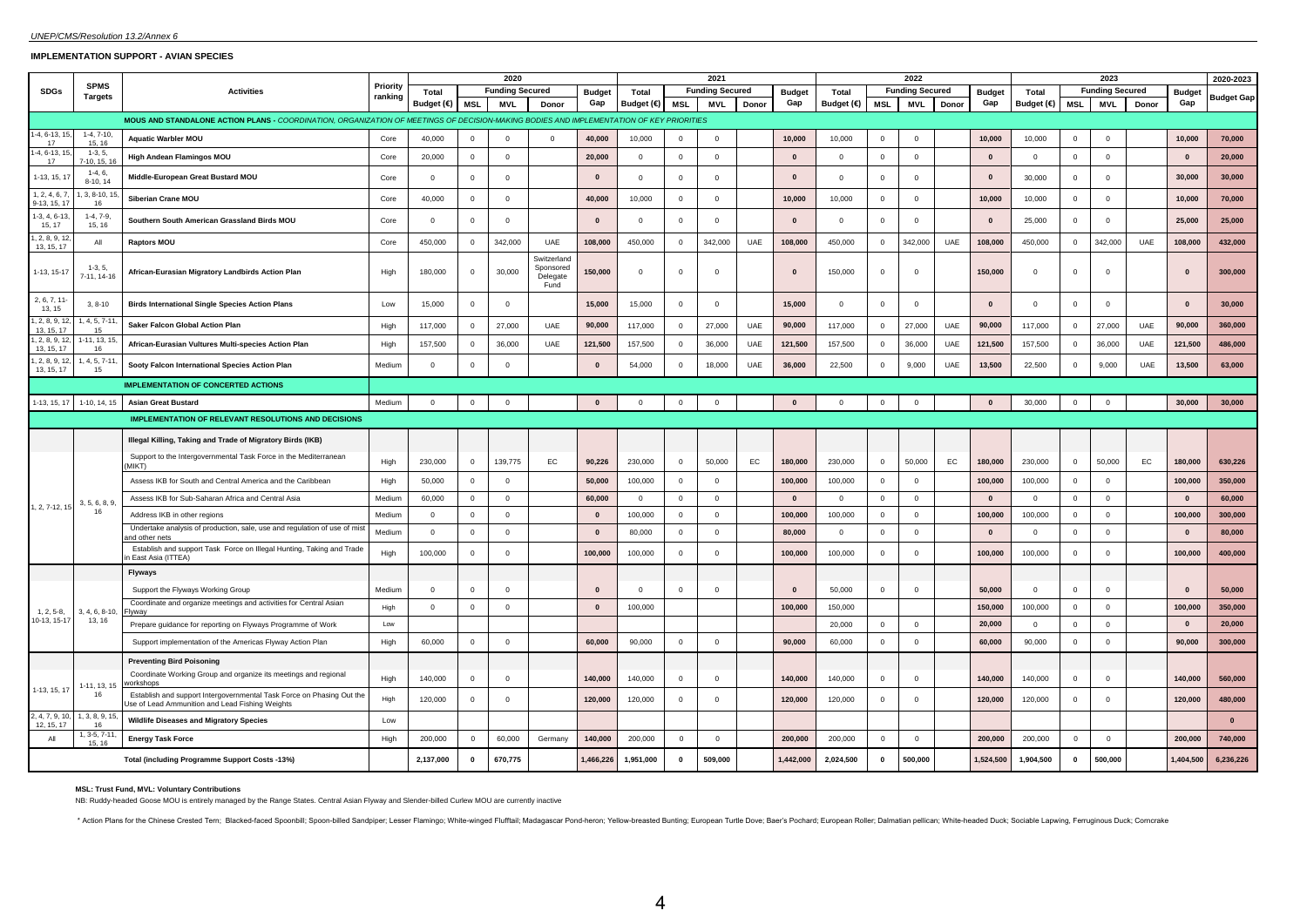# **IMPLEMENTATION SUPPORT - TERRESTRIAL SPECIES**

|                                  |                               |                                                                                                                                                       |                     |                | 2020<br><b>Funding Secured</b> |              |                      |               |              |              |                        | 2021                 |              |                |              |                        | 2022                 |               |                         |                | 2023                   |                      |               | 2020-2023     |
|----------------------------------|-------------------------------|-------------------------------------------------------------------------------------------------------------------------------------------------------|---------------------|----------------|--------------------------------|--------------|----------------------|---------------|--------------|--------------|------------------------|----------------------|--------------|----------------|--------------|------------------------|----------------------|---------------|-------------------------|----------------|------------------------|----------------------|---------------|---------------|
| <b>SDGs</b>                      | <b>SPMS</b><br><b>Targets</b> | <b>Activities</b>                                                                                                                                     | Priority<br>ranking | Total          |                                |              |                      | <b>Budget</b> | Total        |              | <b>Funding Secured</b> |                      |              | Total          |              | <b>Funding Secured</b> |                      | <b>Budget</b> | <b>Total Budget</b>     |                | <b>Funding Secured</b> |                      | <b>Budget</b> | <b>Budget</b> |
|                                  |                               |                                                                                                                                                       |                     | Budget (€)     | <b>MSL</b>                     | <b>MVL</b>   | Donor                | Gap           | Budget (€)   | <b>MSL</b>   | <b>MVL</b>             | Donor                | Budget Gap   | Budget (€)     | <b>MSL</b>   | <b>MVL</b>             | Donor                | Gap           | (€)                     | <b>MSL</b>     | <b>MVL</b>             | Donor                | Gap           | Gap           |
|                                  |                               | MOUS, STANDALONE ACTION PLANS AND INITIATIVES - COORDINATION, ORGANIZATION OF MEETINGS OF DECISION-MAKING BODIES AND IMPLEMENTATION OF KEY PRIORITIES |                     |                |                                |              |                      |               |              |              |                        |                      |              |                |              |                        |                      |               |                         |                |                        |                      |               |               |
| $-13, 15-17$                     | All                           | <b>Gorilla Agreement</b>                                                                                                                              | Core                | 53,250         | 28,250                         | $\Omega$     |                      | 25,000        | 75,700       | 40,700       | $\Omega$               |                      | 35,000       | 15,000         | $\Omega$     | $\mathbf 0$            |                      | 15,000        | 15,000                  | $\Omega$       | $\mathbf 0$            |                      | 15,000        | 90,000        |
| $1-4, 6-13$<br>15, 17            | $, 3, 4, 6-9$<br>15, 16       | Central Asian Mammal Initiative (CAMI)                                                                                                                | Core                | 160,000        | $\overline{0}$                 | 40,000       | Germany<br>$(BfN)^*$ | 120,000       | 285,000      | $\mathbf{0}$ | 40,000                 | Germany<br>$(BfN)^*$ | 245,000      | 225,000        | $\Omega$     | 40,000                 | Germany<br>$(BfN)^*$ | 185,000       | 265,000                 | $\Omega$       | 40,000                 | Germany<br>$(BfN)^*$ | 225,000       | 775,000       |
| $-4, 8-13, 1$                    | $1, 3, 6-9$                   | Saiga MOU                                                                                                                                             | Core                | 50,000         | $^{\circ}$                     | $\Omega$     |                      | 50,000        | 10,000       | $\mathbf{0}$ | $\mathbf{0}$           |                      | 10,000       | 50,000         | $\mathbf 0$  | $\overline{0}$         |                      | 50,000        | 10,000                  | $\Omega$       | $\mathbf 0$            |                      | 10,000        | 120,000       |
| $1, 2, 4, 7-1$<br>12, 15, 17     | 3, 6, 8,<br>15, 16            | <b>Bukhara Deer MOU</b>                                                                                                                               | Core                | 10,000         | $\overline{0}$                 | $\Omega$     |                      | 10,000        | 50,000       | $\mathbf{0}$ | $\overline{0}$         |                      | 50,000       | 15,000         | $\mathbf 0$  | $\mathsf 0$            |                      | 15,000        | $\mathbf 0$             | $\overline{0}$ | $\mathbf 0$            |                      | $\mathbf{0}$  | 75,000        |
| $1-4, 8-13, 1$                   | $1, 3, 6-9$                   | South Andean Huemul MOU                                                                                                                               | Core                | 10,000         | $\overline{0}$                 | $\Omega$     |                      | 10,000        | 10,000       | $\mathbf{0}$ | $\overline{0}$         |                      | 10,000       | 10,000         | $\mathbf{0}$ | $\mathbf 0$            |                      | 10.000        | 10,000                  | $\mathbf{0}$   | $\mathbf 0$            |                      | 10,000        | 40,000        |
| 1-13, 15-17                      | $3, 6 - 10, 1$<br>14, 16      | Argali International Single Species Action Plan                                                                                                       | High                | 20,000         | $\overline{0}$                 | $\Omega$     |                      | 20,000        | 50,000       | $\mathbf{0}$ | $\overline{0}$         |                      | 50,000       | 50,000         | $\Omega$     | $\overline{0}$         |                      | 50,000        | $^{\circ}$              | $\overline{0}$ | $\mathbf 0$            |                      | $\bf{0}$      | 120,000       |
| 1-13, 15-17                      | $1, 3, 6-16$                  | African Elephant Action Plan and Western African Elephant MOU                                                                                         | High                | 20,000         | $\overline{0}$                 | $\Omega$     |                      | 20,000        | 20,000       | $\mathbf{0}$ | $\mathbf 0$            |                      | 20,000       | 20,000         | $\mathbf{0}$ | $\mathbf 0$            |                      | 20,000        | 20,000                  | $\mathbf 0$    | $\mathbf 0$            |                      | 20,000        | 80,000        |
| 2, 4, 12, 15                     | 1, 3, 8, 9                    | Joint CITES-CMS African Carnivore Initiative                                                                                                          | Core                | 80,000         | $\mathbf 0$                    | $\mathbf 0$  |                      | 80,000        | 250,000      | $\pmb{0}$    | $\mathbf 0$            |                      | 250,000      | 100,000        | $\mathbf 0$  | $\pmb{0}$              |                      | 100,000       | 100,000                 | $\pmb{0}$      | $\mathbf 0$            |                      | 100,000       | 530,000       |
|                                  |                               | <b>IMPLEMENTATION OF CONCERTED ACTIONS</b>                                                                                                            |                     |                |                                |              |                      |               |              |              |                        |                      |              |                |              |                        |                      |               |                         |                |                        |                      |               |               |
| 1-13, 15, 17                     | , 3, 6-10, 1<br>16            | Sahelo-Saharan Megafauna                                                                                                                              | High                | 20,000         | $\overline{0}$                 | $\Omega$     |                      | 20,000        | 100,000      | $\mathbf{0}$ | $\overline{0}$         |                      | 100,000      | 10,000         | $\mathbf{0}$ | $\overline{0}$         |                      | 10,000        | 10,000                  | $\overline{0}$ | $\mathbf 0$            |                      | 10,000        | 140,000       |
| 2, 4, 12, 15                     | 1, 3, 8, 9                    | <b>Asian Elephant</b>                                                                                                                                 | Medium              | $\mathbf{0}$   | $\overline{0}$                 | $\Omega$     |                      | $\mathbf{0}$  | 40,000       | $\mathbf{0}$ | $^{\circ}$             |                      | 40,000       | 40,000         | $\Omega$     | $\overline{0}$         |                      | 40,000        | $^{\circ}$              | $\mathbf{0}$   | $\mathbf 0$            |                      | $\mathbf{0}$  | 80,000        |
| 2, 4, 12, 15                     | 1, 3, 8, 9                    | Chimpanzee                                                                                                                                            | Medium              | 20,000         | $\overline{0}$                 | $\Omega$     |                      | 20,000        | $\mathbf{0}$ | $\mathbf 0$  | $\overline{0}$         |                      | $\Omega$     | $\overline{0}$ | $\mathbf{0}$ | $^{\circ}$             |                      | $\Omega$      | $^{\circ}$              | $\overline{0}$ | $\mathbf 0$            |                      | $\mathbf{0}$  | 20,000        |
| 2, 4, 12, 15                     | 1, 3, 8, 9                    | Giraffe                                                                                                                                               | Medium              | 54,000         | $\overline{0}$                 | $\mathbf{0}$ |                      | 54,000        | 157,500      | $\mathbf{0}$ | $\overline{0}$         |                      | 157,500      | 198,000        | $\mathbf{0}$ | $\overline{0}$         |                      | 198,000       | $\overline{\mathbf{0}}$ | $\mathbf{0}$   | 0                      |                      | $\Omega$      | 409,500       |
| 2, 4, 12, 15                     | 1, 3, 8, 9                    | Support to Range States in implementing the Convention in relation to<br>newly-listed species                                                         | Medium              | 20,000         | $\overline{0}$                 | $\mathbf{0}$ |                      | 20,000        | 10,000       | $\mathbf{0}$ | $\overline{0}$         |                      | 10,000       | 10,000         | $\mathbf 0$  | $\overline{0}$         |                      | 10,000        | 10,000                  | $\mathbf{0}$   | $\mathbf 0$            |                      | 10,000        | 50,000        |
|                                  |                               | <b>IMPLEMENTATION OF RELEVANT RESOLUTIONS AND DECISIONS</b>                                                                                           |                     |                |                                |              |                      |               |              |              |                        |                      |              |                |              |                        |                      |               |                         |                |                        |                      |               |               |
| 6, 9, 11-15                      | $\overline{7}$                | Plastic Pollution on Aquatic, Terrestrial and Avian Species                                                                                           | Medium              | $\mathbf{0}$   | $\overline{0}$                 | $\mathbf{0}$ |                      | $\mathbf{0}$  | $\mathbf 0$  | $\mathbf{0}$ | $\overline{0}$         |                      | $\mathbf{0}$ | 10,000         | $\mathbf 0$  | $\overline{0}$         |                      | 10,000        | 10,000                  | $\mathbf{0}$   | $\circ$                |                      | 10,000        | 20,000        |
| 9, 11, 13-1                      | 13                            | <b>Linear Infrastructure</b>                                                                                                                          | High                | 30,000         | $\overline{0}$                 | $\Omega$     |                      | 30,000        | 15,000       | $\mathbf{0}$ | $\overline{0}$         |                      | 15,000       | $\overline{0}$ | $\mathbf{0}$ | $\mathbf 0$            |                      | $\mathbf{0}$  | 30,000                  | $\overline{0}$ | $\mathbf 0$            |                      | 30,000        | 75,000        |
| 6, 7, 11-15                      | 9, 10                         | <b>Transfrontier Conservation Areas for Migratory Species</b>                                                                                         | Medium              | 5,000          | $\overline{0}$                 | $\mathbf{0}$ |                      | 5,000         | 20,000       | $\mathbf{0}$ | $\mathbf{0}$           |                      | 20,000       | $\overline{0}$ | $\mathbf{0}$ | $\overline{0}$         |                      | $\mathbf{0}$  | $^{\circ}$              | $\mathbf{0}$   | $\mathbf 0$            |                      | $\mathbf{0}$  | 25,000        |
| , 2, 4, 8, 9<br>11-13, 15,<br>17 | $1-3, 6$                      | Unsustainable Consumption and Trade in Terrestrial and Avian<br>Species                                                                               | Medium              | 60,000         | $\overline{0}$                 | $\Omega$     |                      | 60,000        | $^{\circ}$   | $\mathbf 0$  | $\Omega$               |                      | $\mathbf{0}$ | $\mathbf{0}$   | $\Omega$     | $\overline{0}$         |                      | $\mathbf{0}$  | $\mathbf 0$             | $\overline{0}$ | $\mathbf 0$            |                      | $\Omega$      | 60,000        |
| 2, 4, 12, 15                     | 1, 3, 8, 9                    | <b>African Wild Ass</b>                                                                                                                               | High                | 30,000         | $\overline{0}$                 | $\Omega$     |                      | 30,000        | 30,000       | $\mathbf{0}$ | $\overline{0}$         |                      | 30,000       | 30,000         | $\Omega$     | $^{\circ}$             |                      | 30,000        | 30,000                  | $\overline{0}$ | $\mathbf 0$            |                      | 30,000        | 120,000       |
| All                              | 1-8, 11, 14                   | <b>Community Participation and Livelihoods</b>                                                                                                        | Medium              | $\overline{0}$ | $\overline{0}$                 | $\mathbf{0}$ |                      | $\mathbf{0}$  | 10,000       | $\mathbf 0$  | $\overline{0}$         |                      | 10,000       | $\overline{0}$ | $\mathbf{0}$ | $\overline{0}$         |                      | $\mathbf{0}$  | $\overline{\mathbf{0}}$ | $\overline{0}$ | $\overline{0}$         |                      | $\mathbf{0}$  | 10,000        |
| 2, 15                            | 3, 8                          | <b>Wildlife Crime and Offences</b>                                                                                                                    | Medium              | 2,500          | $\mathbf 0$                    | $\mathbf{0}$ |                      | 2,500         | 2,500        | $\mathbf{0}$ | $^{\circ}$             |                      | 2,500        | 2,500          | $\mathbf{0}$ | $\mathbf 0$            |                      | 2,500         | 2,500                   | $\overline{0}$ | $\mathbf 0$            |                      | 2,500         | 10,000        |
| 2, 15                            | 3, 8                          | Tigers and Other Asian Big Cats                                                                                                                       | Medium              | 2,500          | $\mathbf{0}$                   | $\Omega$     |                      | 2,500         | 2,500        | $\mathbf{0}$ | $\mathbf 0$            |                      | 2,500        | 2,500          | $\mathbf{0}$ | $\mathbf 0$            |                      | 2,500         | 2,500                   | $\overline{0}$ | $\circ$                |                      | 2,500         | 10,000        |
|                                  |                               | Total (including Programme Support Costs -13%)                                                                                                        |                     | 647,250        | 28,250                         | 40,000       |                      | 579,000       | 1,138,200    | 40,700       | 50,000                 |                      | 1,047,500    | 788,000        | $\mathbf{0}$ | 40,000                 |                      | 748,000       | 515,000                 | $\Omega$       | 40,000                 |                      | 475,000       | 2,859,500     |

**MSL: Trust Fund, MVL: Voluntary Contributions**

NB: In the case of the Gorilla Agreement, the Trust Fund refers to the one of the agreement.

\* BfN: Bundesamt für Naturschutz - German Federal Agency for Nature Conservation

NB: the budget required for the Joint CMS-CITES African Carnivore Initiative has been added for 2021-2023 after COP13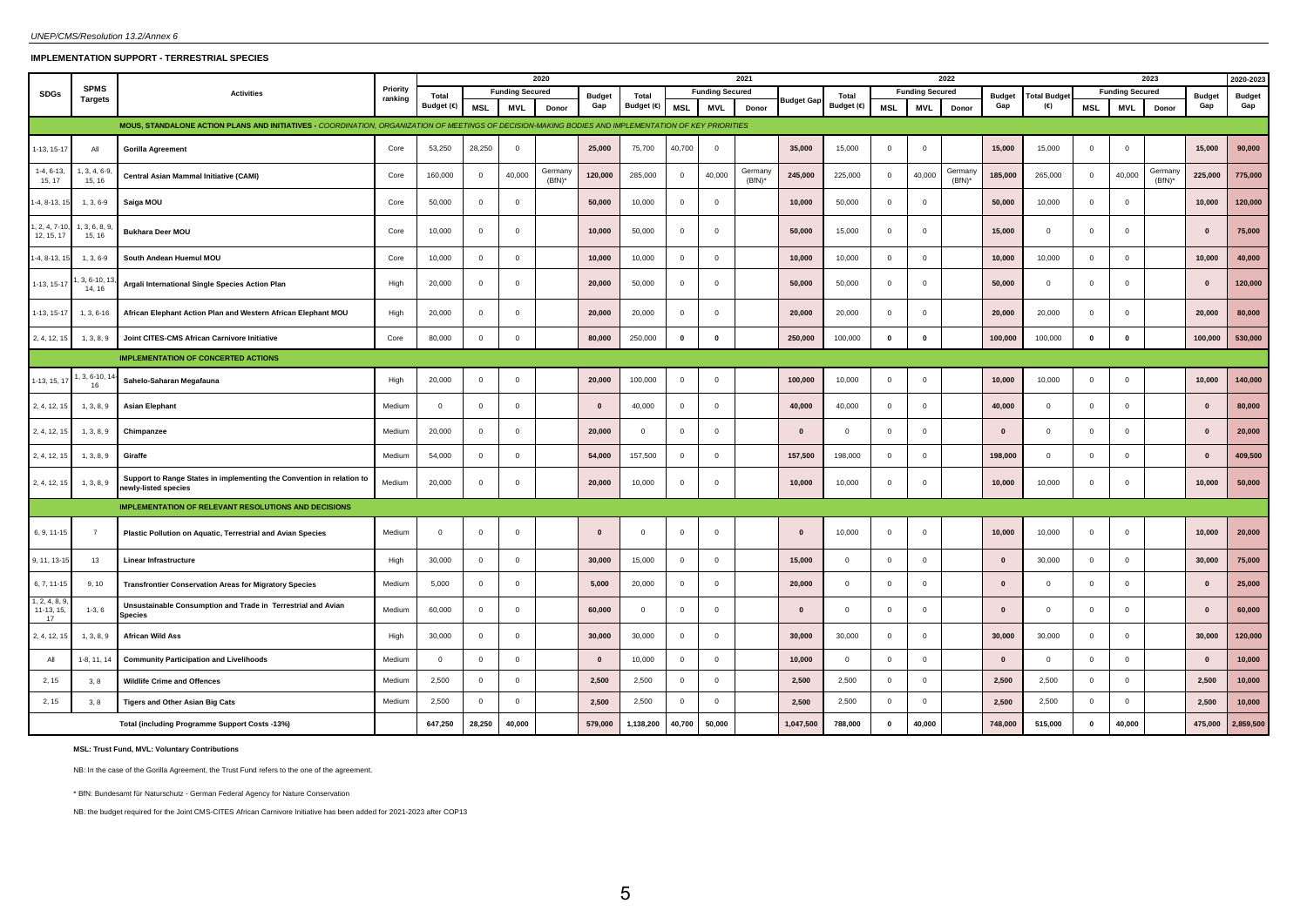# **RESOURCE MOBILIZATION AND INTERAGENCY AFFAIRS**

|                       |                |                                                                                                                                                             |          |              |                | 2020                   |       |                   |                    |                | 2021                   |       |                   |                            |                | 2022                   |       |                      |                     |                | 2023                   |       |        | 2020-2023                    |
|-----------------------|----------------|-------------------------------------------------------------------------------------------------------------------------------------------------------------|----------|--------------|----------------|------------------------|-------|-------------------|--------------------|----------------|------------------------|-------|-------------------|----------------------------|----------------|------------------------|-------|----------------------|---------------------|----------------|------------------------|-------|--------|------------------------------|
| SDGs                  | <b>SPMS</b>    | <b>Activities</b>                                                                                                                                           | Priority | Total        |                | <b>Funding Secured</b> |       |                   | <b>Total Budge</b> |                | <b>Funding Secured</b> |       |                   |                            |                | <b>Funding Secured</b> |       |                      | <b>Total Budget</b> |                | <b>Funding Secured</b> |       |        |                              |
|                       | <b>Targets</b> |                                                                                                                                                             | ranking  | Budget $(€)$ | <b>MSL</b>     | <b>MVL</b>             | Donor | <b>Budget Gap</b> | (€)                | <b>MSL</b>     | <b>MVL</b>             | Donor | <b>Budget Gap</b> | <b>Total Budget</b><br>(€) | <b>MSL</b>     | <b>MVL</b>             | Donor | <b>Budget</b><br>Gap | (€)                 | <b>MSL</b>     | <b>MVL</b>             | Donor |        | <b>Budget Gap Budget Gap</b> |
|                       |                | <b>RESOURCE MOBILIZATION</b>                                                                                                                                |          |              |                |                        |       |                   |                    |                |                        |       |                   |                            |                |                        |       |                      |                     |                |                        |       |        |                              |
|                       |                | Promote the Migratory Species Champion Programme                                                                                                            | Core     |              |                |                        |       |                   |                    |                |                        |       |                   |                            |                |                        |       |                      |                     |                |                        |       |        |                              |
| 1, 8-15, 17           | 2, 9, 16       | Develop project proposals and pursue partnerships with the Private Sector                                                                                   | Core     |              |                |                        |       |                   |                    |                |                        |       |                   |                            |                |                        |       |                      |                     |                |                        |       |        |                              |
|                       |                | <b>SYNERGIES AND PARTNERSHIPS</b>                                                                                                                           |          |              |                |                        |       |                   |                    |                |                        |       |                   |                            |                |                        |       |                      |                     |                |                        |       |        |                              |
|                       |                | Promote CMS Issues in UN system                                                                                                                             |          |              |                |                        |       |                   |                    |                |                        |       |                   |                            |                |                        |       |                      |                     |                |                        |       |        |                              |
|                       |                | Environment Management Group (EMG)                                                                                                                          | Medium   |              |                |                        |       |                   |                    |                |                        |       |                   |                            |                |                        |       |                      |                     |                |                        |       |        |                              |
| 12                    | 9              | 2030 Agenda on Sustainable Development                                                                                                                      | Medium   |              |                |                        |       |                   |                    |                |                        |       |                   |                            |                |                        |       |                      |                     |                |                        |       |        |                              |
|                       |                | UN Environment Processes including UNEA Meetings related Programmes of<br>Work                                                                              | High     |              |                |                        |       |                   |                    |                |                        |       |                   |                            |                |                        |       |                      |                     |                |                        |       |        |                              |
|                       |                | <b>Strengthen Existing Collaboration with MEAs</b>                                                                                                          |          |              |                |                        |       |                   |                    |                |                        |       |                   |                            |                |                        |       |                      |                     |                |                        |       |        |                              |
|                       |                | Biodiversity Liaison Group (BLG)                                                                                                                            | High     |              |                |                        |       |                   |                    |                |                        |       |                   |                            |                |                        |       |                      |                     |                |                        |       |        |                              |
| 12                    | 9              | Coordinate and oversee the implementation of the Joint Work Plans with CBD,<br>Ramsar and CITES                                                             | High     |              |                |                        |       |                   |                    |                |                        |       |                   |                            |                |                        |       |                      |                     |                |                        |       |        |                              |
| 12                    | -9             | Strengthen the relationship with Civil Society                                                                                                              | High     |              |                |                        |       |                   |                    |                |                        |       |                   |                            |                |                        |       |                      |                     |                |                        |       |        |                              |
|                       |                | Engage in and pursue strategic cooperations                                                                                                                 |          |              |                |                        |       |                   |                    |                |                        |       |                   |                            |                |                        |       |                      |                     |                |                        |       |        |                              |
| 1, 2, 8, 12<br>14, 15 | 6, 9           | Explore possible engagement of FAO, UNDP, World Bank, regional fisheries<br>management organizations (RFMOs) and others                                     | Medium   |              |                |                        |       |                   |                    |                |                        |       |                   |                            |                |                        |       |                      |                     |                |                        |       |        |                              |
| 1, 7, 9, 12<br>14, 17 | 9, 15          | Continue to engage in IPBES processes; participate in its meetings to ensure<br>that migratory species needs for research and policy guidance are addressed | High     | 5,000        | $\Omega$       | $\overline{0}$         |       | 5,000             | 5,000              | $\overline{0}$ | $\Omega$               |       | 5,000             | 5,000                      | $\overline{0}$ | $^{\circ}$             |       | 5,000                | 5,000               | $\overline{0}$ | $\Omega$               |       | 5,000  | 20,000                       |
|                       |                | <b>STRENGTENING REGIONAL PRESENCE</b>                                                                                                                       |          |              |                |                        |       |                   |                    |                |                        |       |                   |                            |                |                        |       |                      |                     |                |                        |       |        |                              |
| 12                    | 9              | Continue to foster relationships with various UN Environment Regional Offices<br>and other institutions                                                     | Medium   |              |                |                        |       |                   |                    |                |                        |       |                   |                            |                |                        |       |                      |                     |                |                        |       |        |                              |
|                       |                | <b>CMS AMBASSADORS</b>                                                                                                                                      |          |              |                |                        |       |                   |                    |                |                        |       |                   |                            |                |                        |       |                      |                     |                |                        |       |        |                              |
| 4, 10, 12,<br>15, 17  | 1, 16          | Revamp and maintain the CMS Ambassadorship programme                                                                                                        | Medium   | 10,000       | $\overline{0}$ | $\mathbf 0$            |       | 10,000            | 10,000             | $\overline{0}$ | $\overline{0}$         |       | 10,000            | 10,000                     | $\mathbf{0}$   | $\overline{0}$         |       | 10,000               | 10,000              | $\overline{0}$ | $\Omega$               |       | 10,000 | 40,000                       |
|                       |                | Total (including Programme Support Costs -13%)                                                                                                              |          | 15,000       | $\mathbf{0}$   | $\mathbf{0}$           |       | 15,000            | 15,000             | $\mathbf{0}$   | $\mathbf{0}$           |       | 15,000            | 15,000                     | $\mathbf{0}$   | $\mathbf{0}$           |       | 15,000               | 15,000              | $\mathbf{0}$   | $\mathbf{r}$           |       | 15,000 | 60,000                       |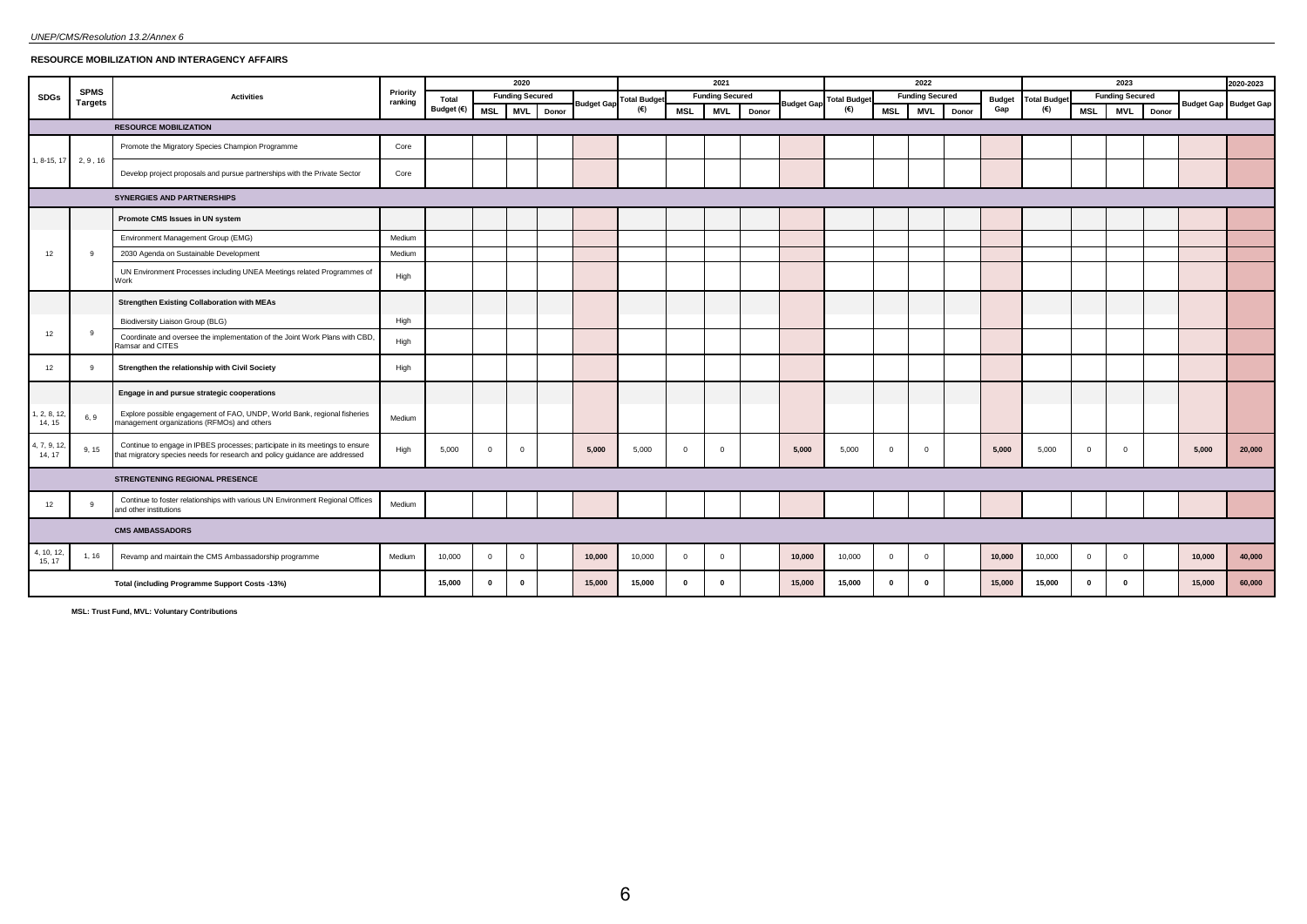# *UNEP/CMS/Resolution 13.2/Annex 6*

# **INFORMATION, COMMUNICATION AND OUTREACH**

|             | <b>SPMS</b>    |                                                                                                                                                 | Priority |            |             | 2020                   |          |               |                |              | 2021                   |              |               |              |                | 2022                   |          |               |              |                | 2023                   |       |               | 2020-2023         |
|-------------|----------------|-------------------------------------------------------------------------------------------------------------------------------------------------|----------|------------|-------------|------------------------|----------|---------------|----------------|--------------|------------------------|--------------|---------------|--------------|----------------|------------------------|----------|---------------|--------------|----------------|------------------------|-------|---------------|-------------------|
| <b>SDGs</b> | <b>Targets</b> | <b>Activities</b>                                                                                                                               | ranking  | Total      |             | <b>Funding Secured</b> |          | <b>Budget</b> | Total          |              | <b>Funding Secured</b> |              | <b>Budget</b> | Total        |                | <b>Funding Secured</b> |          | <b>Budget</b> | Total        |                | <b>Funding Secured</b> |       | <b>Budget</b> | <b>Budget Gap</b> |
|             |                |                                                                                                                                                 |          | Budget (€) | <b>MSL</b>  | <b>MVL</b>             | Donor    | Gap           | Budget (€) MSL |              | <b>MVL</b>             | Donor        | Gap           | Budget (€)   | MSL            | <b>MVL</b>             | Donor    | Gap           | Budget (€)   | <b>MSL</b>     | <b>MVL</b>             | Donor | Gap           |                   |
|             |                | <b>INFORMATION MANAGEMENT</b>                                                                                                                   |          |            |             |                        |          |               |                |              |                        |              |               |              |                |                        |          |               |              |                |                        |       |               |                   |
|             |                | <b>CMS Website &amp; Workspaces</b>                                                                                                             |          |            |             |                        |          |               |                |              |                        |              |               |              |                |                        |          |               |              |                |                        |       |               |                   |
|             |                | Website Upgrade to Drupal 8                                                                                                                     | High     | 30,000     | $\mathbf 0$ | $\mathbf{0}$           |          | 30,000        | 30,000         | $\mathbf{0}$ | $\mathbf{0}$           |              | 30,000        | $\mathbf{0}$ | $\overline{0}$ | $\overline{0}$         |          | $\Omega$      | $\mathbf{0}$ | $^{\circ}$     | $\Omega$               |       | $\bf{0}$      | 60,000            |
| 4, 12       | $\overline{1}$ | Develop and Maintain Content (Web pages, News, Articles)                                                                                        | Core     |            |             |                        |          | $\mathbf{0}$  |                |              |                        |              | $\mathbf{0}$  |              |                |                        |          | $\mathbf{0}$  |              |                |                        |       | $\bf{0}$      | $\mathbf{0}$      |
|             |                | Implement IT Developments and Improvements                                                                                                      | High     | 20,000     | $\circ$     | $^{\circ}$             |          | 20,000        | 20,000         | $\circ$      | $\Omega$               |              | 20,000        | 20,000       | $\overline{0}$ | $\overline{0}$         |          | 20,000        | 20,000       | $^{\circ}$     | $\overline{0}$         |       | 20,000        | 80,000            |
|             |                | Manage Hosting & Technical Maintenance (Domain names, hosting,<br>ystem administration and maintenance)                                         | Core     | 10,000     | 6,898       | $\mathbf{0}$           |          | 3,102         | 10,000         | 7,036        | $\mathbf{0}$           |              | 2,964         | 10,000       | 7,177          | $\mathbf{0}$           |          | 2,823         | 10,000       | 7,320          | $\overline{0}$         |       | 2,680         | 11,569            |
|             |                | <b>Online National Reporting System (ORS)</b>                                                                                                   |          |            |             |                        |          |               |                |              |                        |              |               |              |                |                        |          |               |              |                |                        |       |               |                   |
|             |                | Manage Hosting and Administration (UNEP-WCMC)                                                                                                   | Core     | 5,000      | $\circ$     | $\circ$                |          | 5,000         | 5,000          | $\circ$      | $^{\circ}$             |              | 5,000         | 5,000        | $\overline{0}$ | $\overline{0}$         |          | 5,000         | 5,000        | $^{\circ}$     | $\mathbf{0}$           |       | 5,000         | 20,000            |
| All         | All            | Implement System Improvements (Benefitting all MEAs using the ORS,<br>such as Offline Version, Analysis Tool, Website integration via API etc.) | Medium   | 50,000     | $\mathbf 0$ | $\mathbf{0}$           |          | 50,000        | 50,000         | $\mathbf{0}$ | $^{\circ}$             |              | 50,000        | 50,000       | $\overline{0}$ | $\overline{0}$         |          | 50,000        | 50,000       | $\Omega$       | $\Omega$               |       | 50,000        | 200,000           |
|             |                | <b>Contact Database</b>                                                                                                                         | High     | 20,000     | $\mathbf 0$ | $\mathbf 0$            |          | 20,000        | 20,000         | $\mathbf 0$  | $\Omega$               |              | 20,000        | 20,000       | $\overline{0}$ | $\mathbf 0$            |          | 20,000        | 20,000       | $\Omega$       | $\Omega$               |       | 20,000        | 80,000            |
|             |                | <b>Meeting Registration Tool</b>                                                                                                                | Core     | 2,000      | $\mathbf 0$ | $\mathbf{0}$           |          | 2,000         | 2,000          | $\mathbf 0$  | $\mathbf{0}$           |              | 2,000         | 2,000        | $\mathbf 0$    | $\mathbf{0}$           |          | 2,000         | 2,000        | $\overline{0}$ | $\mathbf{0}$           |       | 2,000         | 8,000             |
|             |                | ICT Equipment, Licenses & Services                                                                                                              | Core     | 2,000      | $\mathbf 0$ | $\mathsf 0$            |          | 2,000         | 2,000          | $\mathsf 0$  | $\mathbf 0$            |              | 2,000         | 2,000        | $\circ$        | $\mathbf 0$            |          | 2,000         | 2,000        | $\mathbf 0$    | $\mathbf 0$            |       | 2,000         | 8,000             |
|             |                | <b>COMMUNICATIONS</b>                                                                                                                           |          |            |             |                        |          |               |                |              |                        |              |               |              |                |                        |          |               |              |                |                        |       |               |                   |
| 4, 12       |                | <b>CMS Branding</b>                                                                                                                             | Medium   | $\Omega$   | $\mathbf 0$ | $\mathbf{0}$           |          | $\mathbf{0}$  | $\mathbf{0}$   | $\mathbf{0}$ | $\Omega$               |              | $\mathbf{0}$  | $\mathbf{0}$ | $\Omega$       | $\mathbf{0}$           |          | $\Omega$      | $^{\circ}$   | $\Omega$       | $\overline{0}$         |       | $\mathbf{0}$  | $\bf{0}$          |
| 4, 12       |                | Communication, Education and Public Awareness (CEPA)<br>Programme                                                                               | Medium   | 50,000     | $\mathbf 0$ | $\mathbf 0$            |          | 50,000        | 50,000         | $\mathbf 0$  | $\mathbf{0}$           |              | 50,000        | 50,000       | $\mathbf{0}$   | $\mathbf{0}$           |          | 50,000        | 50,000       | $\mathbf{0}$   | $\mathbf{0}$           |       | 50,000        | 200,000           |
| 4, 12       |                | <b>Press and Media</b>                                                                                                                          | Medium   | 25,000     | $\mathbf 0$ | $\mathbf{0}$           |          | 25,000        | 25,000         | $\mathbf{0}$ | $\Omega$               |              | 25,000        | 25,000       | $\overline{0}$ | $\mathbf{0}$           |          | 25,000        | 25,000       | $\Omega$       | $\Omega$               |       | 25,000        | 100,000           |
| 4, 12       |                | <b>Publications &amp; Other Info Materials</b>                                                                                                  | Core     | 20,000     | 13,265      | $\mathbf 0$            |          | 6,735         | 20,000         | 13,530       | $\mathbf{0}$           |              | 6,470         | 20,000       | 13,801         | $\mathbf{0}$           |          | 6,199         | 20,000       | 14,077         | $\mathbf 0$            |       | 5,923         | 25,327            |
| 4, 12       |                | <b>Social Media</b>                                                                                                                             | High     | 15,000     | $\mathbf 0$ | $\mathbf{0}$           |          | 15,000        | 15,000         | $\mathbf{0}$ | $^{\circ}$             |              | 15,000        | 15,000       | $\overline{0}$ | $\mathbf{0}$           |          | 15,000        | 15,000       | $^{\circ}$     | $\mathbf{0}$           |       | 15,000        | 60,000            |
|             |                | <b>OUTREACH</b>                                                                                                                                 |          |            |             |                        |          |               |                |              |                        |              |               |              |                |                        |          |               |              |                |                        |       |               |                   |
|             |                | Outreach activities and events                                                                                                                  |          |            |             |                        |          |               |                |              |                        |              |               |              |                |                        |          |               |              |                |                        |       |               |                   |
|             |                | Organise annual global World Migratory Bird Day (WMBD) (website,<br>poster and other print materials and events)                                | Core     | 30,000     | $\mathbf 0$ | $\circ$                |          | 30,000        | 30,000         | $\mathbf{0}$ | $\mathbf{0}$           |              | 30,000        | 30,000       | $\overline{0}$ | $\overline{0}$         |          | 30,000        | 30,000       | $\mathbf{0}$   | $\mathbf{0}$           |       | 30,000        | 120,000           |
| 4, 12       | $\overline{1}$ | Outreach activities and events in context of Int. Days, UNEA, SDGs, etc.                                                                        | Core     | 20,000     | $\mathbf 0$ | $\mathbf{0}$           |          | 20,000        | 20,000         | $\mathbf{0}$ | $\Omega$               |              | 20,000        | 20,000       | $\overline{0}$ | $\mathbf{0}$           |          | 20,000        | 20,000       | $\Omega$       | $\Omega$               |       | 20,000        | 80,000            |
|             |                | Targeted PR Campaign (External Agency)                                                                                                          | Medium   | 80,000     | $\mathbf 0$ | $\circ$                |          | 80,000        | 80,000         | $\mathbf 0$  | $\Omega$               |              | 80,000        | 80,000       | $\mathbf{0}$   | $\mathbf 0$            |          | 80,000        | 80,000       | $\mathbf{0}$   | $\overline{0}$         |       | 80,000        | 320,000           |
| 4,12        | - 1            | <b>COP14 Promotion</b>                                                                                                                          | Hgih     | 0          | $\mathbf 0$ | $\mathbf 0$            |          | $\Omega$      | $\Omega$       | $\mathbf 0$  | $\mathbf{0}$           |              | $\mathbf{0}$  | $\mathbf 0$  | 0              | $\mathbf{0}$           |          | $\mathbf{0}$  | 40,000       | $\mathbf{0}$   | $\mathbf{0}$           |       | 40,000        | 40.000            |
|             |                | Total (including Programme Support Costs -13%)                                                                                                  |          | 379,000    | 20,163      | $\mathbf{0}$           | $\Omega$ | 358,837       | 379,000        | 20,566       | $\mathbf{0}$           | $\mathbf{0}$ | 358,434       | 349,000      | 20,978         | $\mathbf{0}$           | $\Omega$ | 328,022       | 349,000      | 21,397         | $\mathbf 0$            | 0     | 327,603       | 1,412,896         |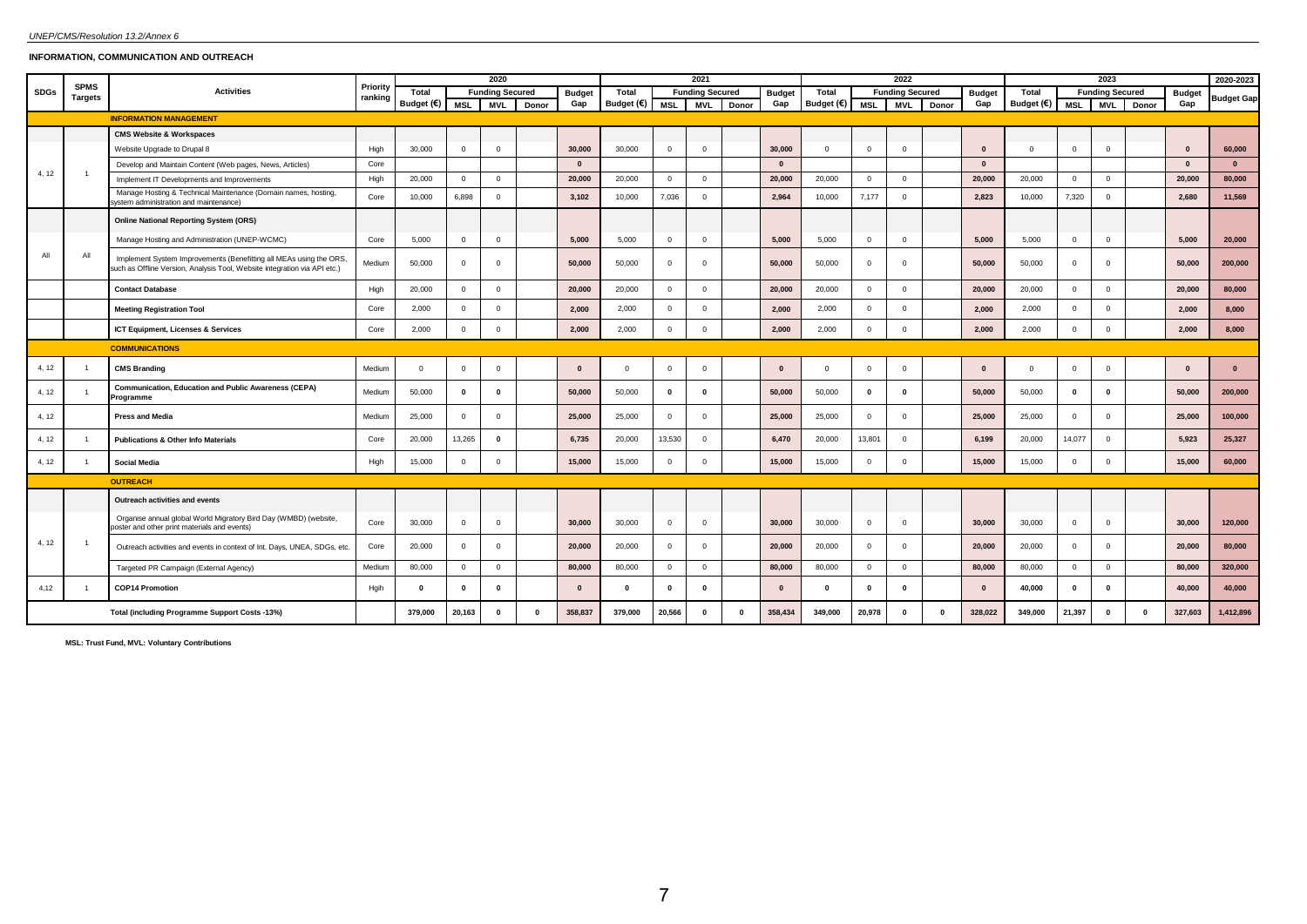# *UNEP/CMS/Resolution 13.2/Annex 6*

**CAPACITY BUILDING**

|                      |                               |                                                                                                                                                                                              |                     |            |              | 2020                   |               |                     |          | 2021                   |               |                     |              | 2022                   |       |               |            |                | 2023                   |                 |               | 2020-2023     |
|----------------------|-------------------------------|----------------------------------------------------------------------------------------------------------------------------------------------------------------------------------------------|---------------------|------------|--------------|------------------------|---------------|---------------------|----------|------------------------|---------------|---------------------|--------------|------------------------|-------|---------------|------------|----------------|------------------------|-----------------|---------------|---------------|
| <b>SDGs</b>          | <b>SPMS</b><br><b>Targets</b> | <b>Activities</b>                                                                                                                                                                            | Priority<br>ranking | Total      |              | <b>Funding Secured</b> | <b>Budget</b> | Total               |          | <b>Funding Secured</b> | <b>Budget</b> | Total               |              | <b>Funding Secured</b> |       | <b>Budget</b> | Total      |                | <b>Funding Secured</b> |                 | <b>Budget</b> | <b>Budget</b> |
|                      |                               |                                                                                                                                                                                              |                     | Budget (€) | MSL          | <b>MVL</b><br>Donor    | Gap           | Budget $(\epsilon)$ | MSL      | <b>MVL</b><br>Donor    | Gap           | Budget $(\epsilon)$ | MSL          | <b>MVL</b>             | Donor | Gap           | Budget (€) | MSL            | <b>MVL</b>             | Donor           | Gap           | Gap           |
|                      |                               | <b>RECRUITMENT OF PARTIES</b>                                                                                                                                                                |                     |            |              |                        |               |                     |          |                        |               |                     |              |                        |       |               |            |                |                        |                 |               |               |
| 2, 12, 14,<br>15, 17 | 1, 2, 3, 9                    | Organize activities and workshops and prepare outreach tools for promoting<br>country accession                                                                                              | High                | 20,000     | $\mathbf{0}$ | 20,000<br>EC           | $\Omega$      | 10,000              | $\Omega$ | $\Omega$               | 10.000        | 10,000              | $\Omega$     | $\Omega$               |       | 10.000        | 10,000     | $\Omega$       | $\mathbf 0$            |                 | 10.000        | 30,000        |
|                      |                               | STRENGTHENING INSTITUTIONAL AND NATIONAL CAPACITY                                                                                                                                            |                     |            |              |                        |               |                     |          |                        |               |                     |              |                        |       |               |            |                |                        |                 |               |               |
| 1, 2, 5, 7-          | 2, 3, 5, 13                   | Promote implementation of CMS commitments at national level in all regions                                                                                                                   | Medium              | 50,000     | $\Omega$     | $\Omega$               | 50,000        | 50,000              | $\Omega$ | $\overline{0}$         | 50.000        | 50,000              | $\Omega$     | $\Omega$               |       | 50,000        | 50,000     | $\Omega$       | $\Omega$               |                 | 50,000        | 200,000       |
| 17                   |                               | Revise and update the CMS Family Manual in all official languages                                                                                                                            | Low                 | $\Omega$   | $\Omega$     | $\overline{0}$         | $\Omega$      | 15,000              | $\Omega$ | $\Omega$               | 15,000        |                     | $\Omega$     | $\Omega$               |       |               |            | $\Omega$       | $^{\circ}$             |                 | $\mathbf{0}$  | 15,000        |
|                      |                               | <b>COP PREPARATION</b>                                                                                                                                                                       |                     |            |              |                        |               |                     |          |                        |               |                     |              |                        |       |               |            |                |                        |                 |               |               |
| 1, 10-17             | 3, 9                          | Organize regional workshops in preparation of COP14                                                                                                                                          | High                | $\Omega$   | $\Omega$     | $\Omega$               | $\Omega$      | $\Omega$            | $\Omega$ | $\Omega$               |               |                     | $\Omega$     | $\Omega$               |       |               | 150,000    | $\overline{0}$ | 85,000                 | ACP<br>project* | 65,000        | 65.000        |
|                      |                               | <b>REVIEW MECHANISM AND NATIONAL LEGISLATION PROGRAMME</b>                                                                                                                                   |                     |            |              |                        |               |                     |          |                        |               |                     |              |                        |       |               |            |                |                        |                 |               |               |
|                      |                               | Continue the implementation of National Legislation Programme (prepare<br>profiles, legislative quidance materials, best practices and model laws; support<br>Parties and conduct workshops) | High                | 100,000    | $\mathbf{0}$ | 100,000<br>EC          | $\mathbf{0}$  | 100,000             | $\Omega$ | 100,000<br>EC          | $\mathbf{0}$  | 100,000             | $\mathbf{0}$ | 50,000                 | EC    | 50,000        | $\Omega$   | $\Omega$       | $\mathbf 0$            |                 | $\mathbf{0}$  | 50,000        |
| All                  | All                           | Prepare legislative guidance materials and model laws regarding the taking of<br>Appendix I-listed chondrichthyan species (Sharks, Rays, Skates and Chimaeras)                               | Medium              | 12,000     | $\Omega$     | $\Omega$               | 12.000        | $\Omega$            |          | $\Omega$               | $\Omega$      | $\Omega$            |              | $\Omega$               |       |               |            | $\Omega$       | $\Omega$               |                 | $\mathbf{0}$  | 12,000        |
|                      |                               | Promote and implement the Review Mechanism                                                                                                                                                   | High                | 15,000     | $\Omega$     | 5,000<br>Finland       | 10,000        | 15,000              | $\Omega$ | $\overline{0}$         | 15.000        | 15,000              | $\Omega$     | $\Omega$               |       | 15.000        | 15,000     | $\overline{0}$ | $\overline{0}$         |                 | 15,000        | 55,000        |
|                      |                               | Total (including Programme Support Costs -13%)                                                                                                                                               |                     | 197.000    | $\Omega$     | 125,000                | 72.000        | 190,000             |          | 100,000                | 90.000        | 175,000             |              | 50,000                 |       | 50,000        | 225,000    | $\Omega$       | 85,000                 |                 | 140,000       | 427,000       |

**MSL: Trust Fund, MVL: Voluntary Contributions**

\*ACP project - Project on Capacity building related to Multilateral Environmental Agreements (MEA) in African, Caribbean and Pacific (ACP) Countries - Phase III - (ACP-MEAs project)